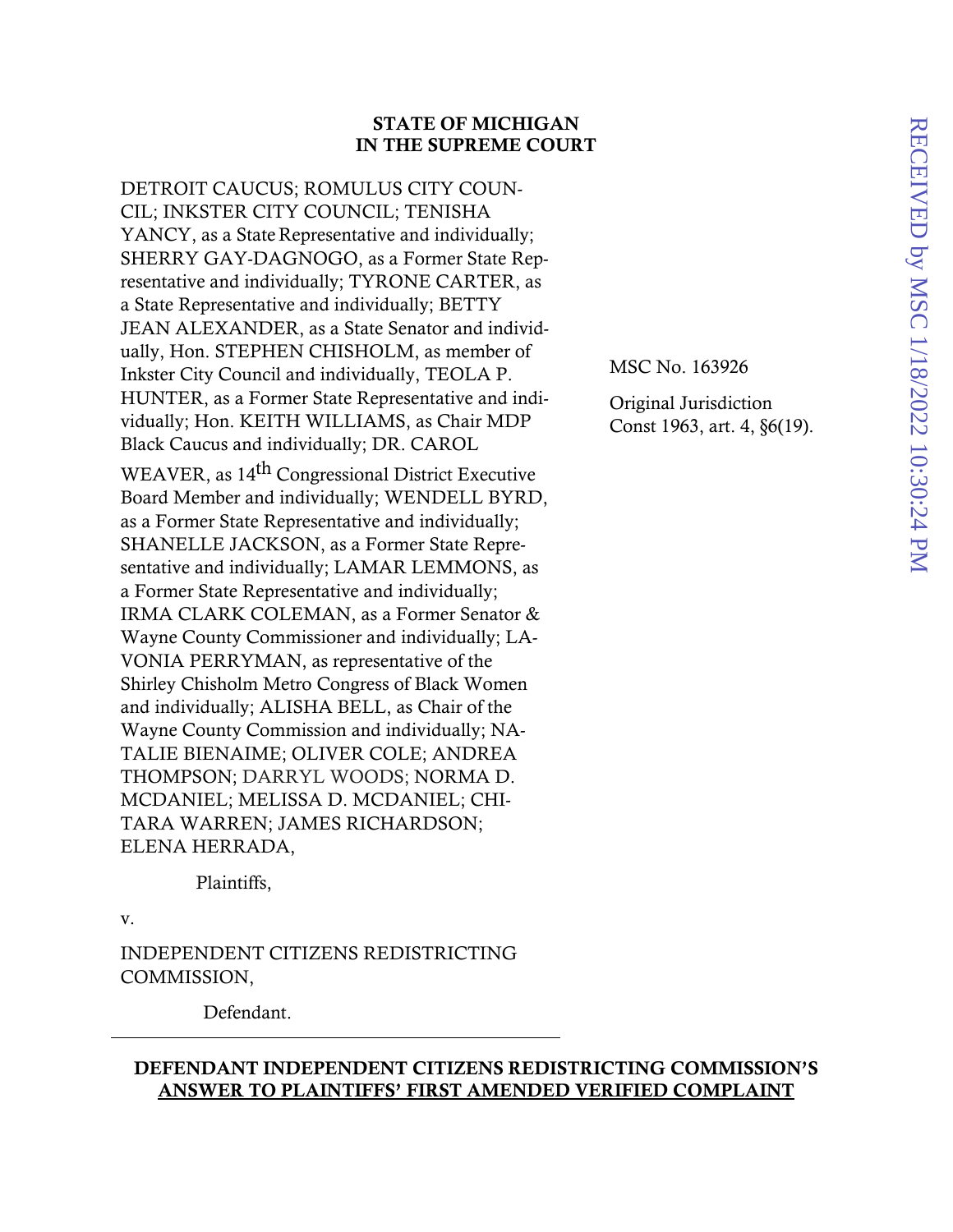### AYAD LAW, PLLC

Nabih H. Ayad (P59518) William D. Savage (P82146) *Attorney for Plaintiffs*  645 Griswold St., Ste 2202 Detroit, MI 48226 313.983.4600 nabihayad@ayadlawpllc.com williamsavage@ayadlawpllc.com

### YANCEY LAW, PLLC

Tenisha Yancey (P78319) *Attorney for Plaintiffs*  18640 Mack Ave. Grosse Pointe, MI 482336 tenisha.yancey@gmail.com

# INDEPENDENT CITIZENS REDIS-

TRICTING COMMISSION Julianne V. Pastula (P74739) P.O. Box 511183 Livonia, Michigan 48151 (517) 331-6318 pastulaj1@michigan.gov *General Counsel to the Commission* 

# FINK BRESSACK

David H. Fink (P28235) Nathan J. Fink (P75185) Philip D.W. Miller (P85277) 38500 Woodward Ave., Suite 350 Bloomfield Hills, Michigan 48304 (248) 971-2500 dfink@finkbressack.com nfink@finkbressack.com pmiller@finkbressack.com *Counsel for Defendant* 

#### BAKER & HOSTETLER LLP

Katherine L. McKnight (*PHV Motion filed*) Richard B. Raile (*PHV Motion to be filed*) 1050 Connecticut Ave., NW, Suite 1100 Washington, D.C. 20036 (202) 861-1500 kmcknight@bakerlaw.com rraile@bakerlaw.com *Counsel for Defendant* 

#### BAKER & HOSTETLER LLP

Patrick T. Lewis (*PHV Motion filed*) 127 Public Square, Suite 2000 Cleveland, Ohio 44114 (216) 621-0200 plewis@bakerlaw.com *Counsel for Defendant*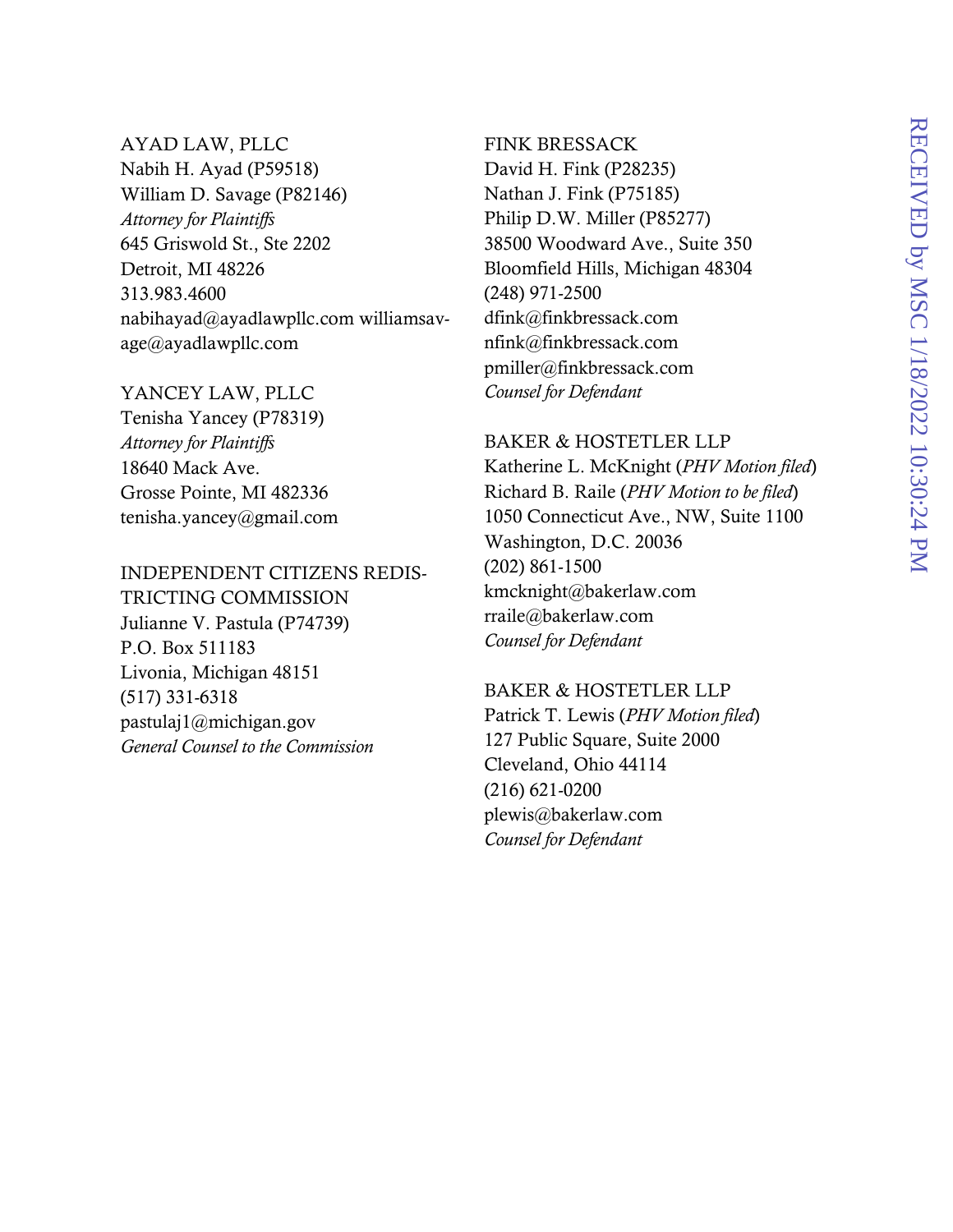## DEFENDANT INDEPENDENT CITIZENS REDISTRICTING COMMISSION'S ANSWER TO PLAINTIFFS' FIRST AMENDED VERIFIED COMPLAINT

NOW COMES Defendant, Independent Citizens Redistricting Commission (the "Commission"), by and through its attorneys and for its answer to Plaintiffs' First Amended Verified Complaint hereby states as follows:

## **INTRODUCTION**

1. On November 6, 2018, Michiganders voted to amend the Michigan Constitution of 1963 to create the Michigan Independent Citizens Redistricting Commission (hereinafter "Defendant" or "the Commission").

## Admitted.

2. The amendment added, in pertinent part, the following language to Michigan's

Constitution:

(13) The commission shall abide by the following criteria in proposing and adopting each plan, in order of priority:

(a) Districts shall be of equal population as mandated by the United States constitution, and shall comply with the voting rights act and other federal laws

…

(c) Districts shall reflect the state's diverse population and communities of interest. Communities of interest may include, but shall not be limited to, populations that share cultural or historical characteristics or economic interests. Communities of interest do not include relationships with political parties, incumbents, or political candidates.

Mich Const 1963, art 4,  $\S6(13)(a)$  and (c) (emphasis added).

## This allegation is a recitation of law to which no responsive pleading is required.

3. After being created, the Commission has maintained that its mission and vision

are:

Mission: To lead Michigan's redistricting process to assure Michigan's Congressional, State Senate, and State House district lines are drawn fairly in a citizen-led, transparent process, meeting Constitutional mandates.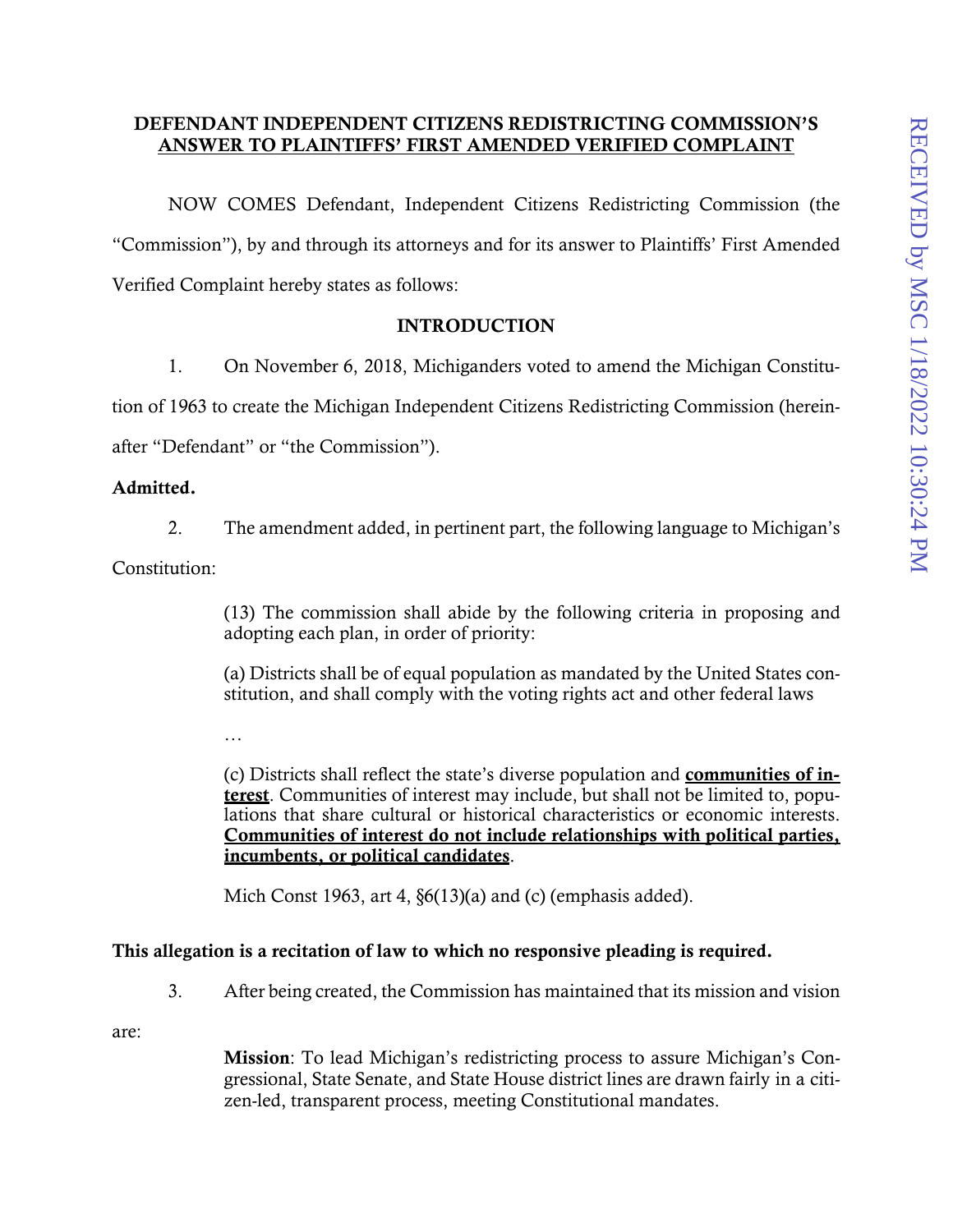Vision: To chart a positive course for elections based on fair maps for Michigan today and for the future.

(See https://www.michigan.gov/micrc/0,10083,7-418-92033---,00.html, last visited January 3, 2022, emphasis in original.)

#### Admitted.

4. This Supreme Court has already ruled that the Commission failed in its selfstated mission of 'transparency' when on December 20, 2021, it ruled that the Commission had violated Michigan's Open Meetings Act, and ordered the commission to make public the meetings they had been having in private.

Defendant admits only that, pursuant to Mich Const 1963, art 4, §6, the Supreme Court ordered the Commission to make one previously closed session open to the public. Defendant denies that it failed in its mission of transparency and denies that the Supreme Court ruled that the Commission violated the Open Meetings Act.

5. On December 28, 2021, the Commission officially approved its redistricting maps (or "Plans") for the state of Michigan's Congressional, State Senate, and State House voting districts.

### Admitted.

6. It is clear from the Commission's current proposed Plans that they will also be falling woefully short of their vision: "To chart a positive course for elections based on fair maps for Michigan today and for the future."

Defendant denies the allegation because it is not true for the reasons explained in Defendant's Brief.

7. Pursuant to the Michigan Constitution of 1963, Article IV, Section 6(19) these Black Plaintiffs now challenge the three discriminatory and unlawful Plans of the Michigan Independent Redistricting Commission.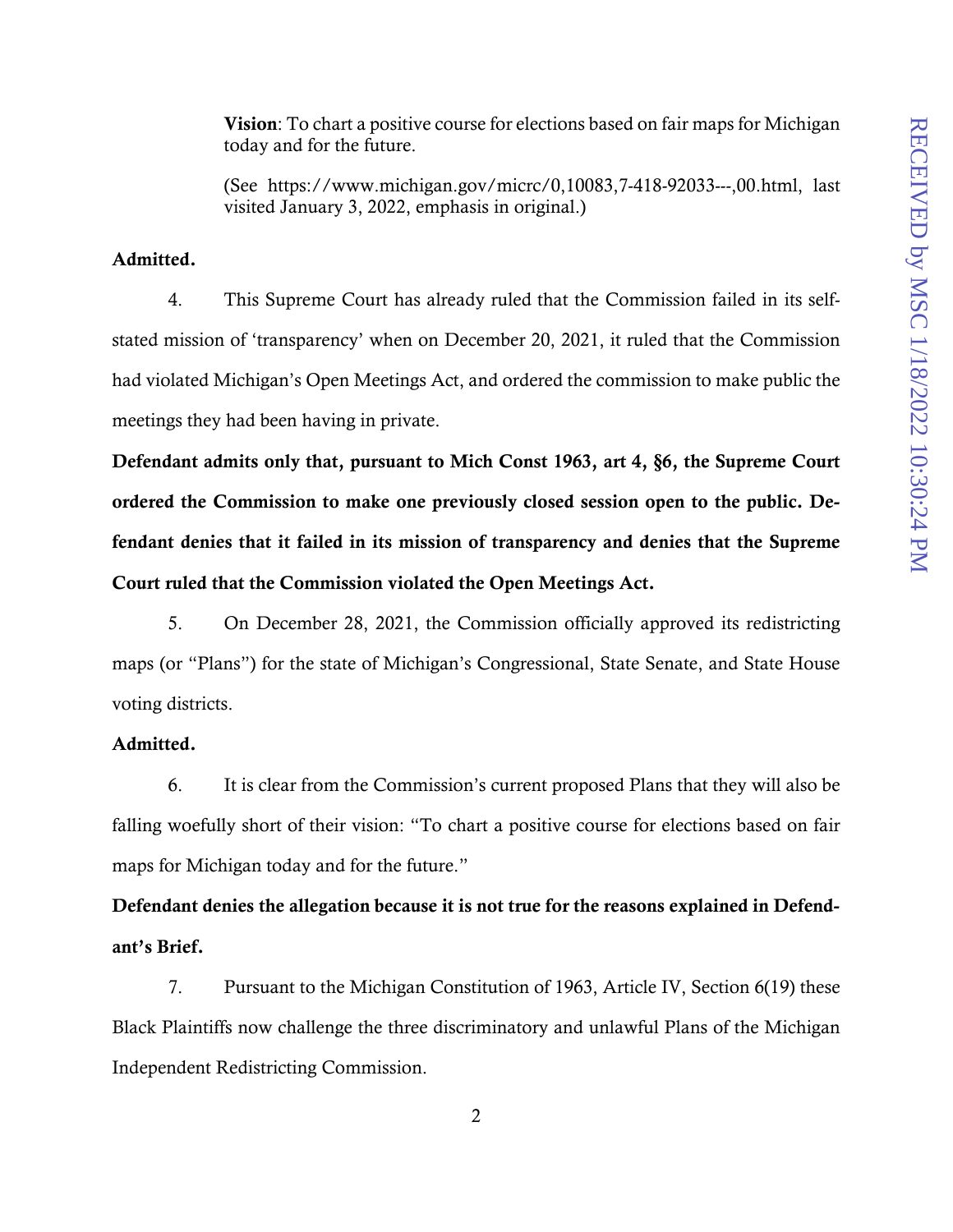Defendant denies the allegation that the plans adopted by the Commission are discriminatory or unlawful.

#### THE PARTIES

8. The Detroit Caucus is a group of Legislators from the Michigan House of Representatives that represent constituents within the City of Detroit.

Defendant lacks knowledge or information sufficient to form a belief as to the truth of the allegations contained in Paragraph 8.

9. The Romulus City Council is a legislative body of elected officials in the city of Romulus, MI.

# Defendant lacks knowledge or information sufficient to form a belief as to the truth of the allegations contained in Paragraph 9.

10. The individual Plaintiffs are all, first and foremost, members of the Black community of Michigan and residents of Wayne County who stand to lose their ability to elect their chosen candidates into office:

- a. The Detroit Caucus;
- b. The Romulus City Counsel;
- c. The Inkster City Council
- d. State Representative and Detroit Caucus Chair, Tenisha Yancey
- e. Former State Representative & Detroit Caucus Chair Sherry Gay-Dagnogo, M.Ed., DPSCD Board Member, resident of Detroit, Michigan;
- f. State Representative Tyrone Carter
- g. Senator Betty Jean Alexander, Senate District 5, resident of Detroit, Michigan;
- h. Hon. Stephen Chisholm, Inkster City Council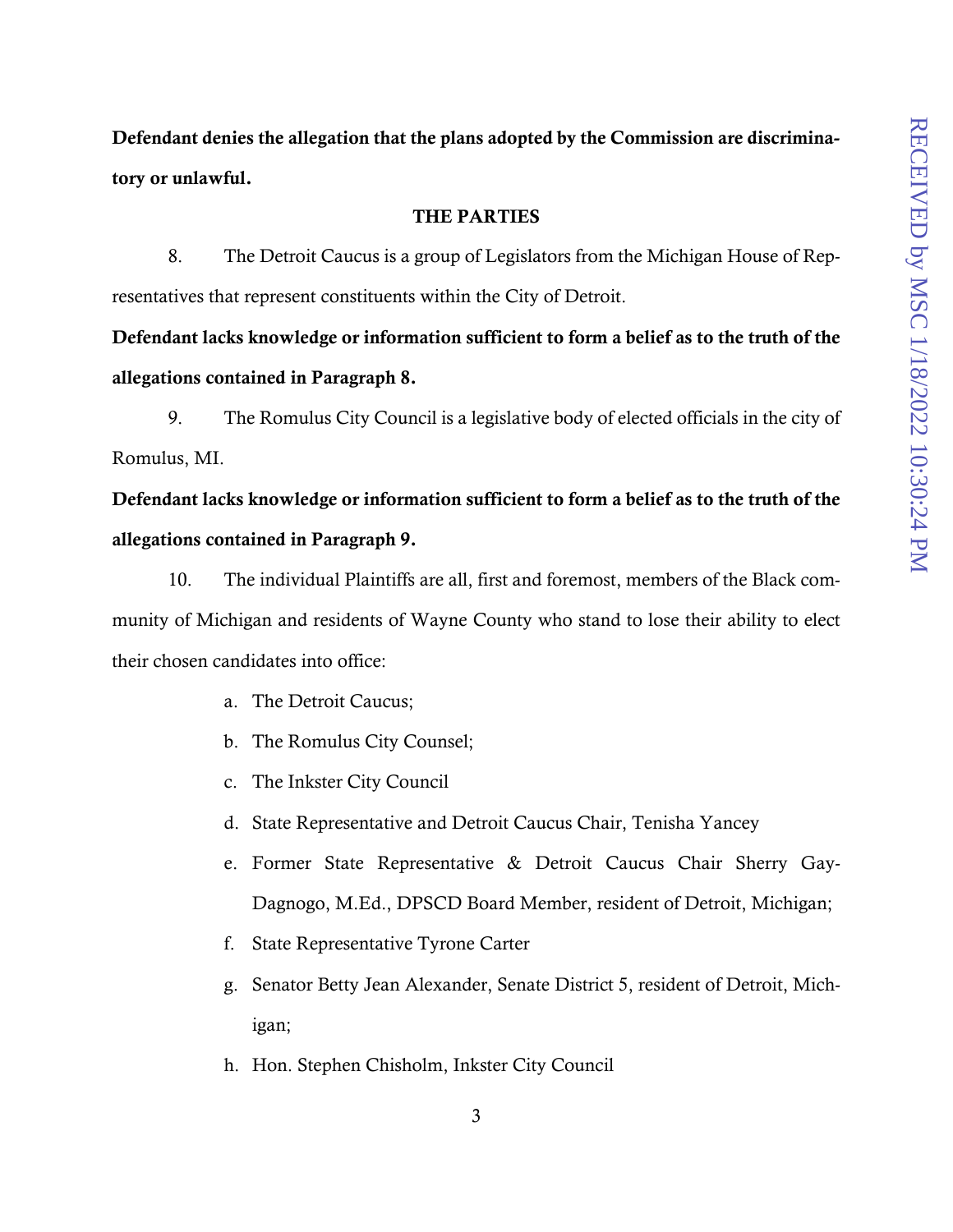- i. Former State Rep. Teola P. Hunter, First Female Speaker Pro Tem, resident of Detroit, Michigan;
- j. Hon. Keith Williams, Chair MDP Black Caucus, resident of Detroit, Michigan;
- k. Dr. Carol Weaver, 14th Congressional District Executive Board Member, resident of Detroit, Michigan;
- l. Former State Representative Wendell Byrd, resident of Detroit, Michigan;
- m. Former State Representative Shanelle Jackson, resident of Detroit, Michigan;
- n. Former State Representative Lamar Lemmons, resident of Detroit, Michigan;
- o. Former Senator and Wayne County Commissioner Irma Clark Coleman, resident of Detroit, Michigan;
- p. Lavonia Perryman, The Shirley Chisholm Metro Congress of Black Women, resident of Detroit, Michigan;
- q. Alisha Bell, Wayne County Commissioner and Chair, resident of Detroit, Michigan.
- r. Natalie Bienaime, Citizen the 13th District, resident of Detroit, Michigan;
- s. Oliver Cole, Resident of Wayne County;
- t. Andrea Thompson, Resident of Detroit;
- u. Darryl Woods, Resident of Wayne County.
- v. Darryl Woods, as a resident of Wayne County;
- w. Norma D. Mcdaniel, as a Resident of Inkster;
- x. Melissa D. Mcdaniel, as a resident of Canton,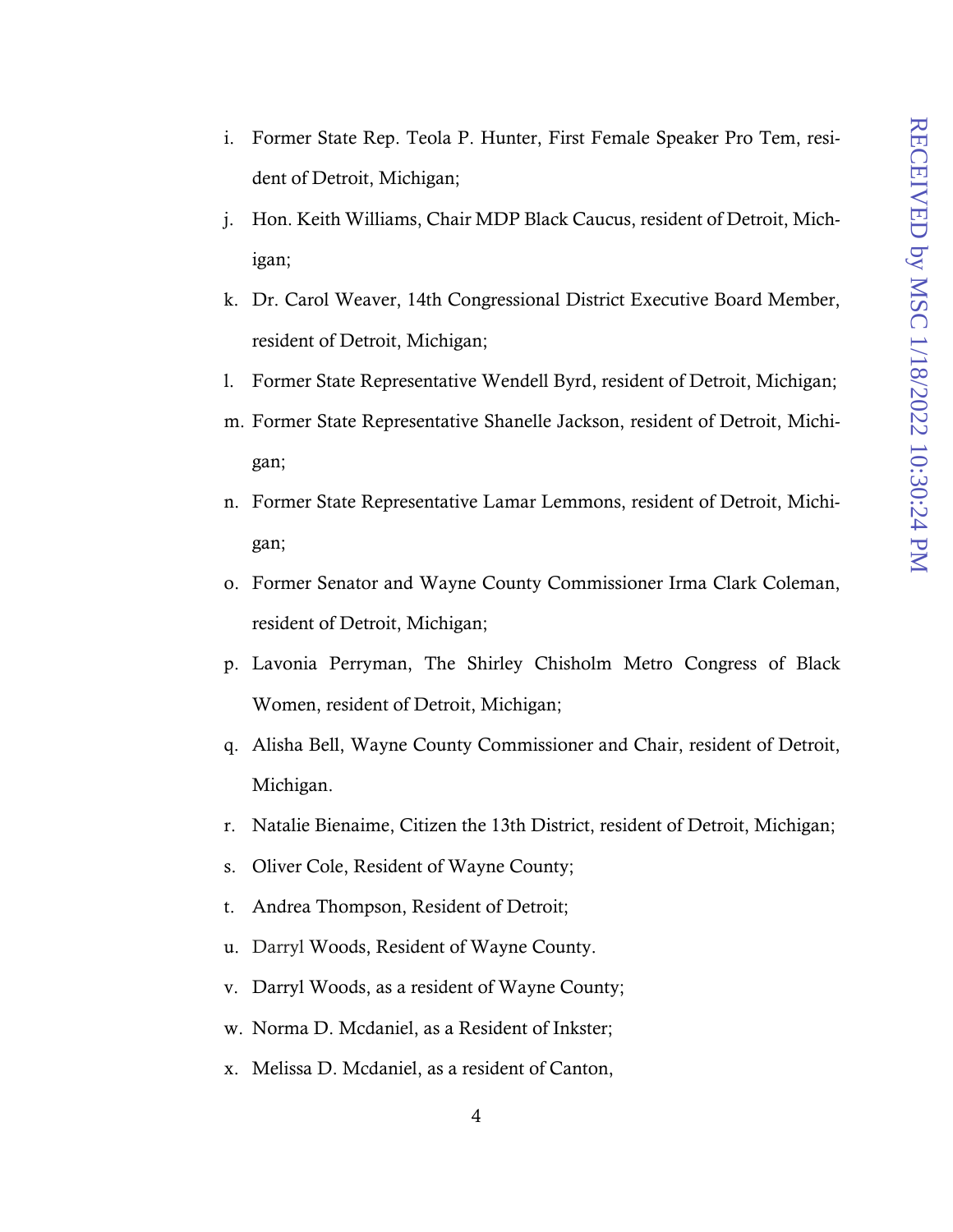- y. Chitara Warren, as a resident of Romulus;
- z. James Richardson, as a resident of Inkster,
- aa. Elena Herrada, as a resident of Detroit

Defendant lacks knowledge or information sufficient to form a belief as to the truth of the allegation that the individual Plaintiffs are "all, first and foremost, members of the Black community of Michigan and residents of Wayne County," and denies the allegation that any of them "stand to lose their ability to elect their chosen candidates into office."

11. Defendant Michigan Independent Citizens Redistricting Commission ("MI-CRC") is a permanent commission in the legislative branch of government. Const 1963, art  $4, §6(1)$ .

### Admitted.

#### JURISDICTION

12. The Court has original subject-matter jurisdiction over this action under Article IV, Section 6(19), of the Michigan Constitution of 1963.

### Admitted.

13. The Court also has subject-matter jurisdiction under Section 217(3) of the Revised Judicature Act, MCL 600.217(3), and Michigan Court Rules 3.301(A)(1)(c) and (g) and Michigan Court Rule 3.305(A)(2).

Defendant denies this allegation as to MCL 600.217(3), MCR 3.301(A)(1)(c), and MCR 3.305(A)(2) because this is not an action seeking mandamus. Defendant denies as untrue that "MCR 3.301(A)(1)(g)" applies because it does not exist.

14. The Court has general personal jurisdiction over Plaintiffs under Section 701(3) of the Revised Judicature Act, MCL 600.701(3).

## Admitted.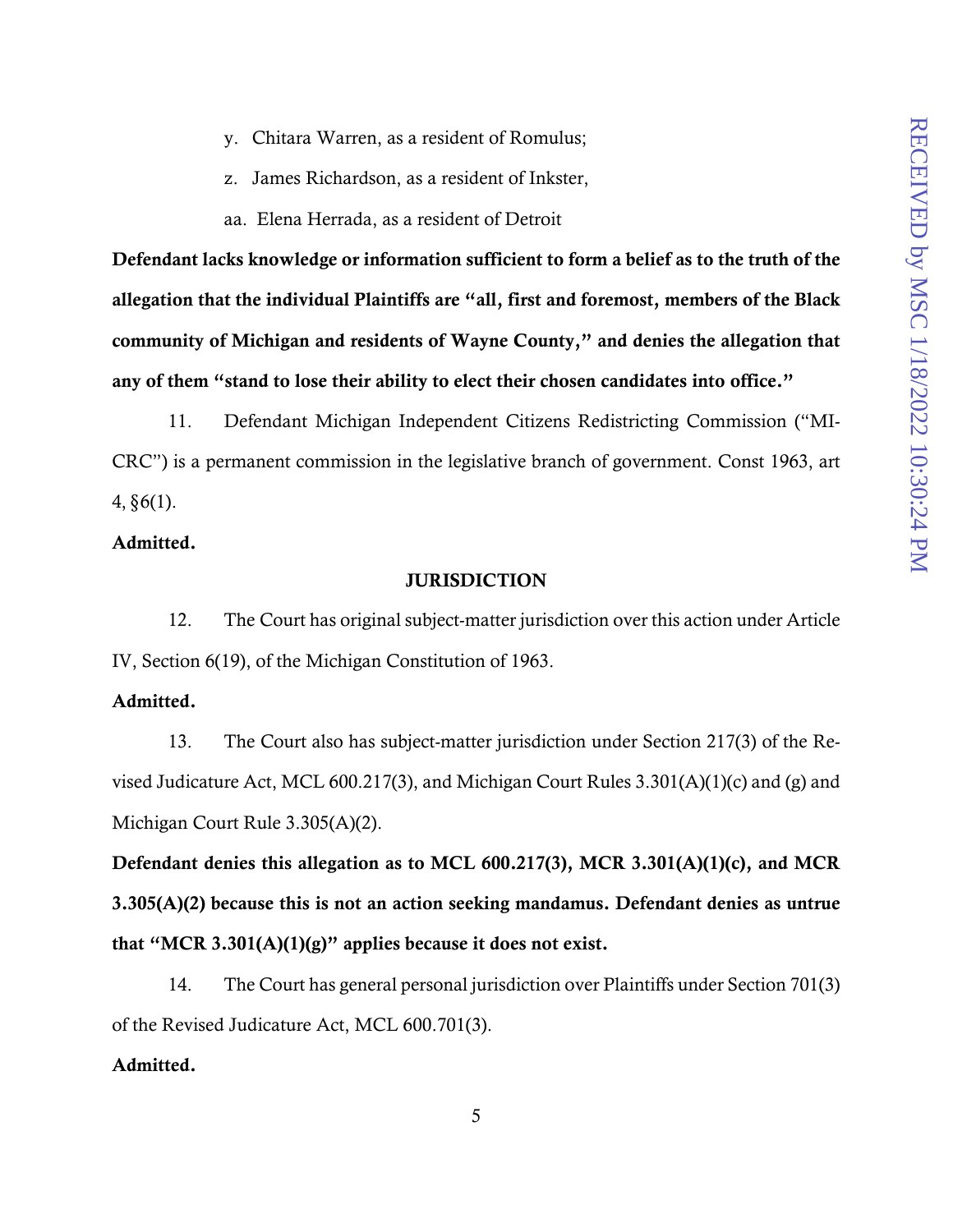15. The Court has general personal jurisdiction over the Commission under Section 2051(4) of the Revised Judicature Act, MCL 600.2051(4).

## Admitted.

#### FACTUAL BACKGROUND

1. Michigan Redistricting Commission was sold to the Michigan voter as a means of reducing gerrymandering in the redistricting of Michigan's voter districts following the 2021 census. However, the idea of an impartial, non-discriminatory, non-racist redistricting plan has been shattered by the revelation of the Michigan Redistricting Commissions Plans. Defendant admits only that the Commission was established to ensure that Michigan maps are drawn fairly. Defendant denies the remaining allegations in this paragraph because they are not true for the reasons explained in Defendant's brief.

2. The new US Congressional Plans, with their new voting district maps, were backed by only eight out of thirteen of the randomly selected voters who serve on the commission.

Defendant denies the allegations in this paragraph because they are not true for the reasons explained in Defendant's brief.

3. Should the Plans for the US Congressional districts be adopted, it would completely eliminate the two majority-minority (Black) districts that currently run through the largest concentrated Black population in Michigan (Detroit). Instead, those districts would be apportioned into eight new districts comprised of eight small sections of the Black community in and around Detroit, each paired with a large section of a majority-non-Black suburb of Detroit (such as Birmingham and Bloomfield Hills).

Defendant admits that the congressional districts in the enacted plan do not include any majority-minority (Black) districts but, for the reasons explained in Defendant's brief,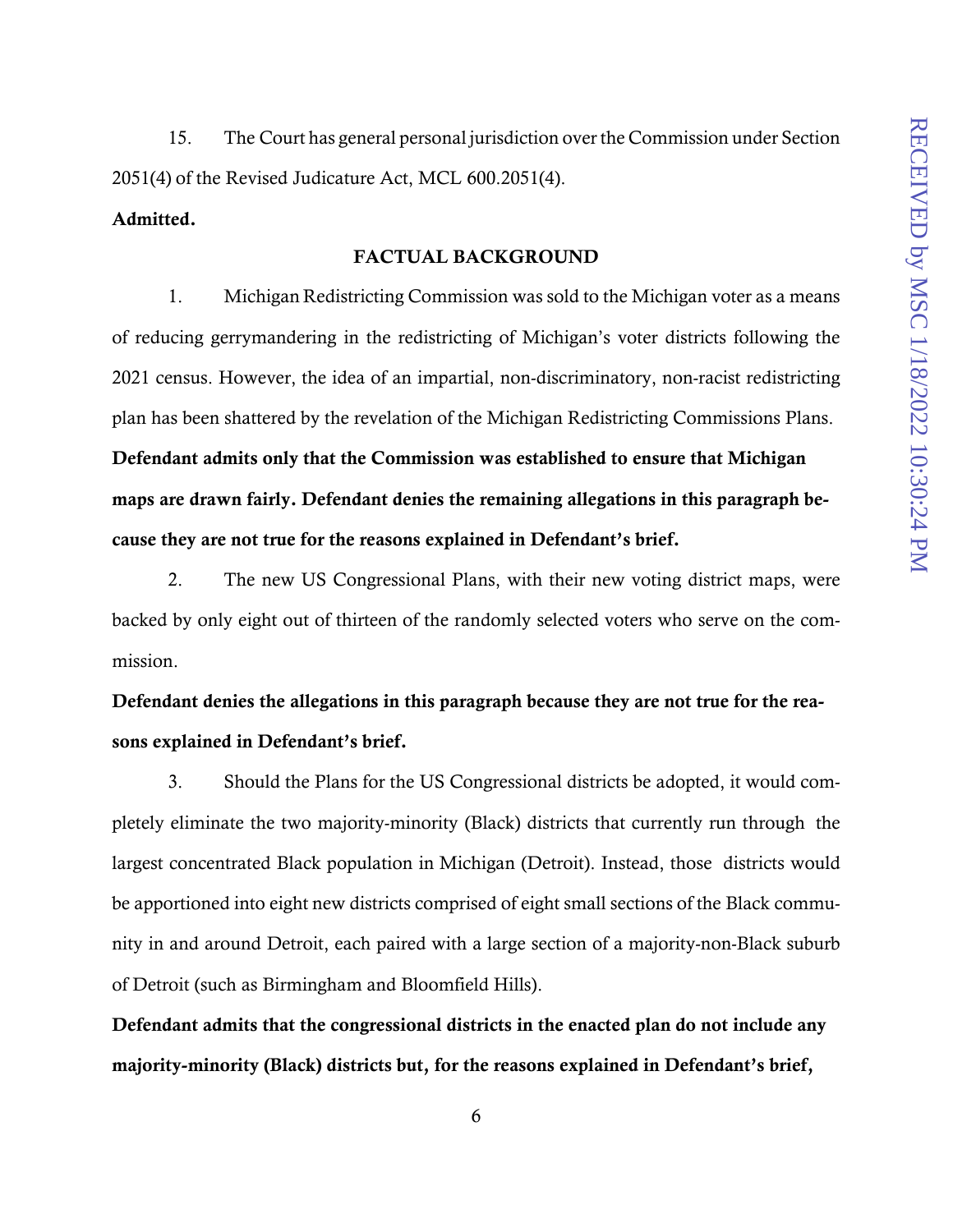denies the allegations in this paragraph to the extent they suggest that the voting power of the Black community is diminished or that non-Black voters do not support the same candidates as the Black community.

4. Each of the new districts would then become majority-non-Black.

### Admitted.

5. As non-Black voters tend to vote for non-Black candidates, Defendant's proposed US Congressional district Plans would reduce the chances of the Blacks of Michigan from getting one to two of their preferred US Congress candidates on the general election ballot down to zero; effectively blocking representation at the federal level for Black's of Michigan.

Defendant denies the allegation because it is not true for the reasons explained in Defendant's Brief.

6. Similarly, Defendant's redistricting Plans would completely rob the Black minority of Michigan of its ability to elect their chosen representatives into the Michigan Senate, and halve the potential candidates they could elect to the Michigan House of Representatives. Defendant denies the allegation because it is not true for the reasons explained in Defendant's Brief.

7. This practice of splintering a majority-minority voter district is termed "dilution," is banned by the Michigan Constitution at article 4, §6(13)(a) and (c), and has long been banned by federal law pursuant to the Voting Rights Act of 1965.

Defendant admits that various laws govern the drawing of voter districts in Michigan but denies that minority voters have been "splintered" or been subject to "dilution."

8. The Voting Rights Act of 1965 was the first federal legislation to outlaw intimidation and other barriers to voting of African Americans and other racial minorities. Since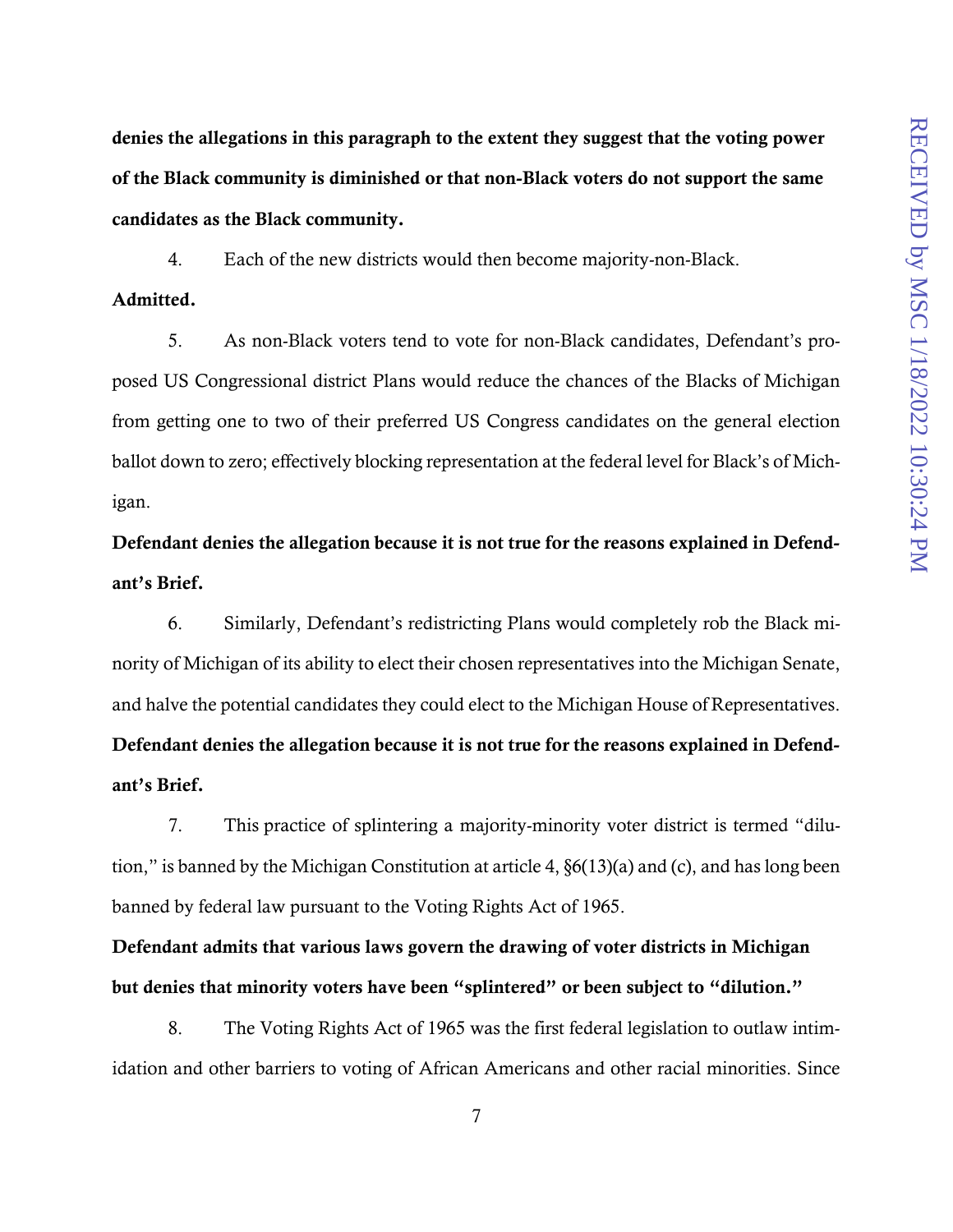that victory of the Civil Rights Movement, Black Americans have had the highest voting rate of any racial group in the nation.<sup>1</sup>

Defendant admits the first sentence of Paragraph 8 but lacks knowledge or information sufficient to form a belief as to the truth of the allegation contained in the second sentence of Paragraph 8.

9. The Commission's redistricting is a blatant and obvious "retrogression" of the national and Michigan Civil Rights Movement and sets-back the Black population of Michigan generations by undoing the hard-fought representation achieved by the Black community in Michigan over the last 70 years.

## Defendant denies the allegation because it is not true for the reasons explained in Defend-

### ant's Brief.

 $\overline{a}$ 

10. As the United States Supreme Court has stated:

The maintenance of existing district boundaries is advantageous to both voters and candidates. Changes, of course, must be made after every census to equalize the population of each district or to accommodate changes in the size of a State's congressional delegation. Similarly, changes must be made in response to a finding that a districting plan violates  $\S 2$  or  $\S 5$  of the Voting Rights Act, [52] USC §§ 10301, 10304(b, d)]. But the interests in orderly campaigning and voting, as well as in maintaining communication between representatives and their constituents, underscore the importance of requiring that any decision to redraw district boundaries—like any other state action that affects the electoral process—must, at the very least, serve some legitimate governmental purpose. See*, e.g*., *Burdick v. Takushi*, 504 U.S. 428, 434, 440, 112 S.Ct. 2059, 119 L.Ed.2d 245 (1992); id., at 448–450, 112 S.Ct. 2059 (KENNEDY, J., joined by Blackmun and STEVENS, JJ., dissenting).

*League of United Latin Am Citizens v* Perry, 548 US 399, 448; 126 S Ct 2594, 2626–27; 165 L Ed 2d 609 (2006) (emphasis added).

This allegation is a recitation of law to which no responsive pleading is required.

<sup>&</sup>lt;sup>1</sup> https://www.census.gov/newsroom/blogs/random-samplings/2017/05/voting\_in\_america.html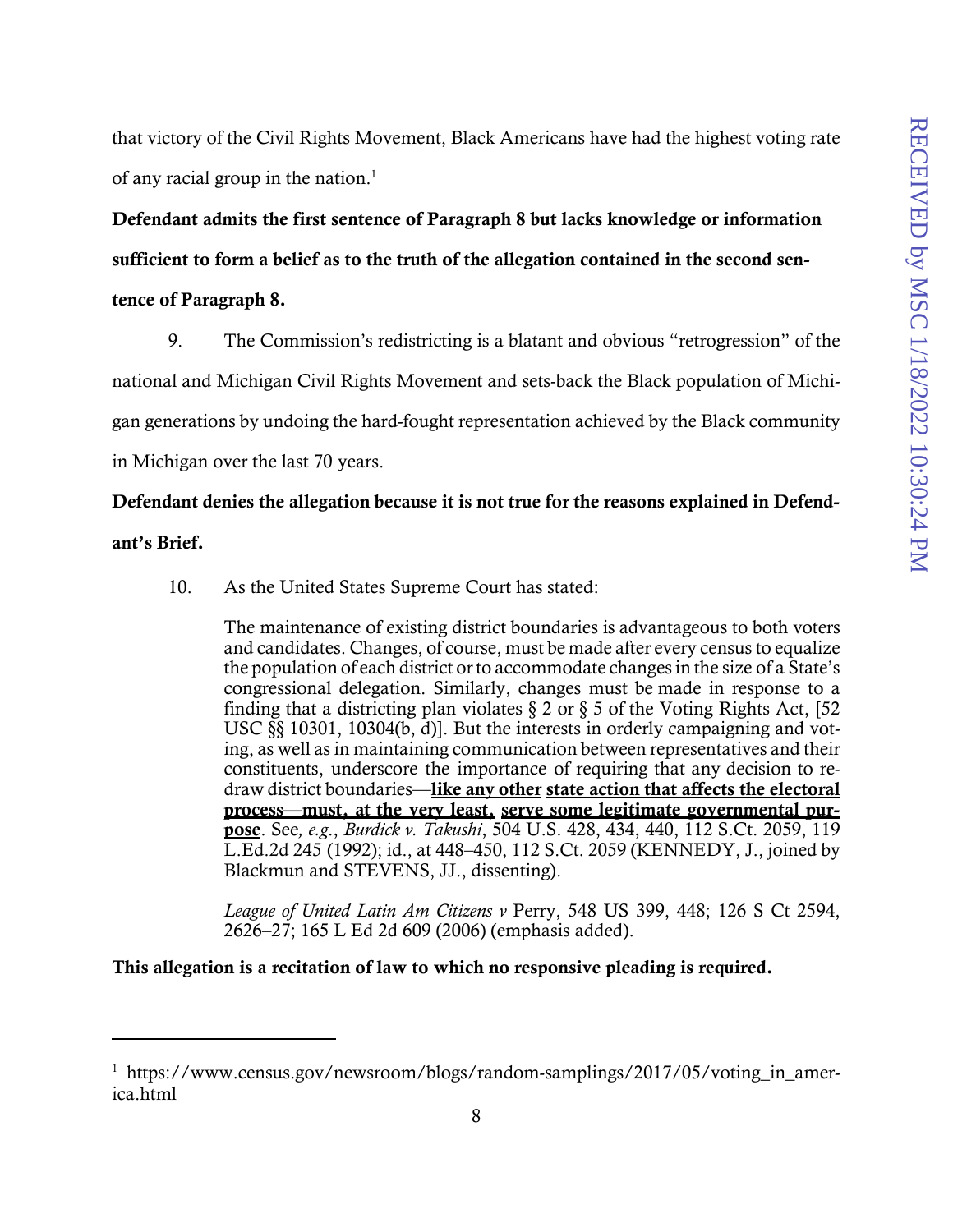11. Here, the destruction of Black voters' ability to elect their preferred representatives and/or minority candidates could serve no legitimate government purpose, and therefore, it violates Michigan Constitution, the United States Constitution, and the Voting Rights Act of 1965.

# Defendant denies any allegation that the proposed plans destroy Black voters' ability to elect preferred representatives for the reasons explained in Defendant's Brief.

12. According to the U.S. Census Bureau, Blacks make up 15.21% of the population of the state of Michigan, Blacks living in Detroit accounted for 79.1% of the total population, or approximately 532,425 people as of 2017 estimates.<sup>2</sup>

# Defendant lacks knowledge or information sufficient to form a belief as to the truth of the allegations contained in Paragraph 12.

13. According to the 2000 U.S. Census, of all U.S. cities with 100,000 or more people, Detroit had the second-highest percentage of Black people.<sup>3</sup>

### Admitted.

1

14. Biden won the city of Detroit with 94% of the vote while Trump received 5%, according to the city of Detroit's election results.4

Defendant lacks knowledge or information sufficient to form a belief as to the truth of the allegations contained in Paragraph 14.

<sup>&</sup>lt;sup>2</sup> https://www.census.gov/quickfacts/fact/table/detroitcitymichigan/PST045221#PST04 5221

<sup>&</sup>lt;sup>3</sup> Race and Ethnicity in the Tri-County Area: Selected Communities and School Districts; See also From a Child's Perspective: Detroit Metropolitan Census 2000 Fact Sheets Series. Wayne State University. June 2002. Volume 2, Issue 2. p. 1. Retrieved on November 10, 2013.

<sup>4</sup> https://www.freep.com/story/news/politics/elections/2020/11/06/joe-biden-detroitmichigan-vote-election- 2020/6168971002/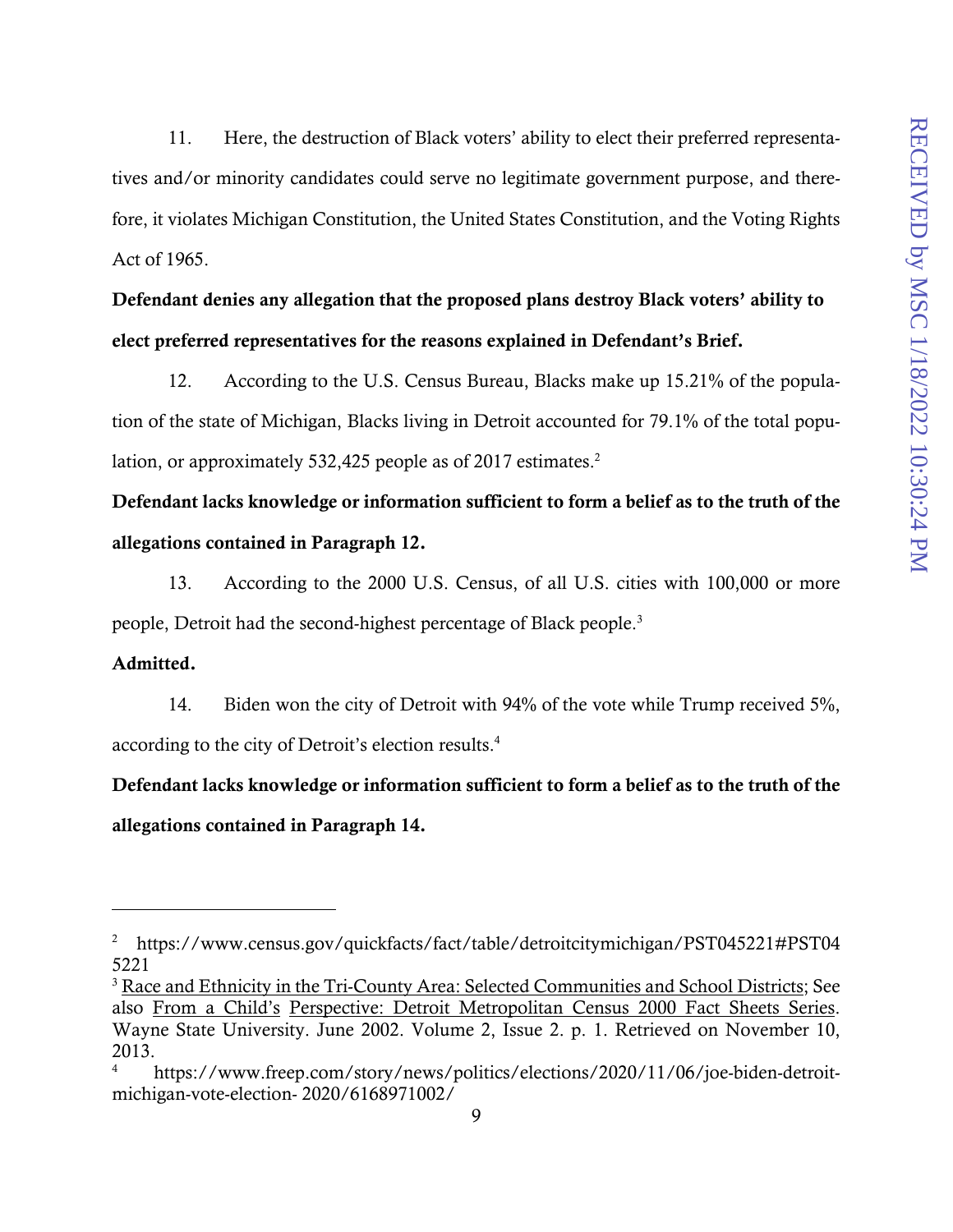15. Yet statewide in Michigan, Biden defeated Trump by merely 50.6% to 47.9% (voter turnout was 71%).

# Defendant lacks knowledge or information sufficient to form a belief as to the truth of the allegations contained in Paragraph 15.

16. These numbers make undeniably clear that the Black population of Michigan is a community of interest which has its own preferred political candidates and which, when districts are mapped fairly, has the power to elect the representatives of their choice.

Defendant denies the remaining allegations in this paragraph because they are not true for the reasons explained in Defendant's brief.

17. Michigan voters supported establishing an Independent Citizens Redistricting Commission in 2018 on the premise it would eliminate "gerrymandering" in the creation of legislative and congressional districts in the State.

#### Admitted.

18. Initially, the Independent Redistricting Commission stated that they would work to develop fair, non-partisan leaning legislative and congressional districts. Secondly, and more strongly, the Commission indicated they would respect and protect communities of interest.

Defendant denies the allegation in the first sentence of Paragraph 18 as untrue. Defendant denies the allegation in the second sentence of Paragraph 18 that the Commission "more strongly" indicated it would respect and protect communities of interest.

19. From review of their draft plans, it is clear that the Commission has failed in both of these regards.

Defendant denies the allegation because it is not true for the reasons explained in Defendant's Brief.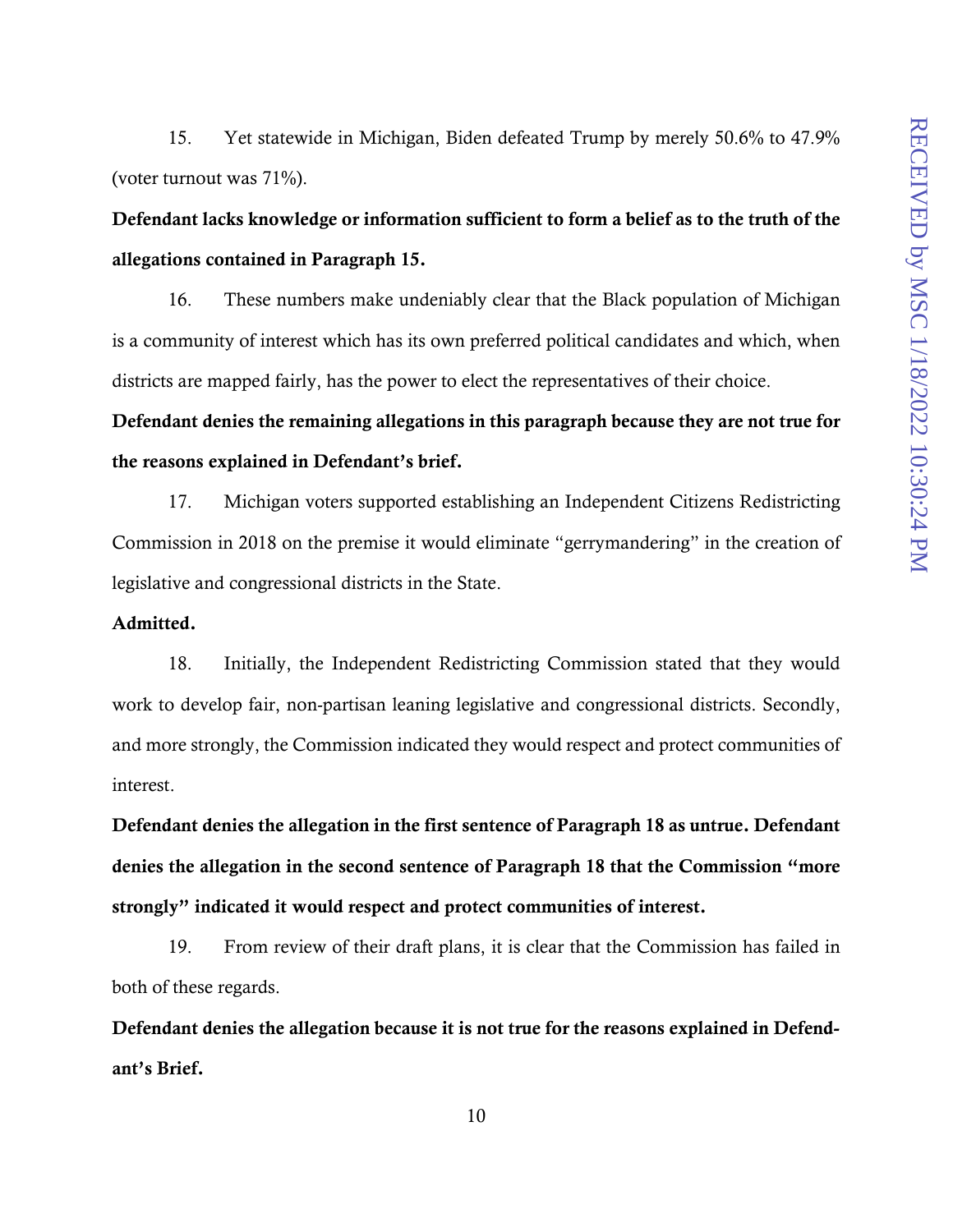20. The largest community of interest in Michigan is the Black population.

Defendant denies the allegation because it is not true for the reasons explained in Defendant's Brief.

21. Republicans are not a community of interest. Mich Const 1963, art 4, §6(13)(c). Admitted.

22. Democrats are not a community of interest. Mich Const 1963, art 4,  $\delta$ 6(13)(c).<sup>5</sup> Defendant admits the allegation in Paragraph 22 but denies the allegations in the accompanying footnote.

23. Although the Commission indicated they planned to protect communities of interest, they produced a US Congressional Plan that divided Detroit into eight pieces.

Defendant admits that it planned to protect communities of interest. Defendant denies that it divided Detroit into eight pieces.

24. Of those eight pieces, not one district as a whole contained Michigan's largest Black populous, the City of Detroit, but instead, sections of Detroit's Black community are apportioned to other, majority-White polities including: Bloomfield Hills, Birmingham, Canton, Farmington, Madison Heights, New Baltimore, Sterling Heights, and Clinton Township. Defendant admits that the City of Detroit is not contained as a whole in one congressional district in the enacted plan. Defendant denies that the City of Detroit is included with Bloomfield Hills.

<sup>&</sup>lt;sup>5</sup> It is highly important to note here that for purposes of voting district boundaries, compliance with the Michigan Constitution and federal law requires consideration of data from primary elections (which Defendant did not use), not general elections, as not every Democrat candidate is/was the Black community's preferred candidate in the primaries.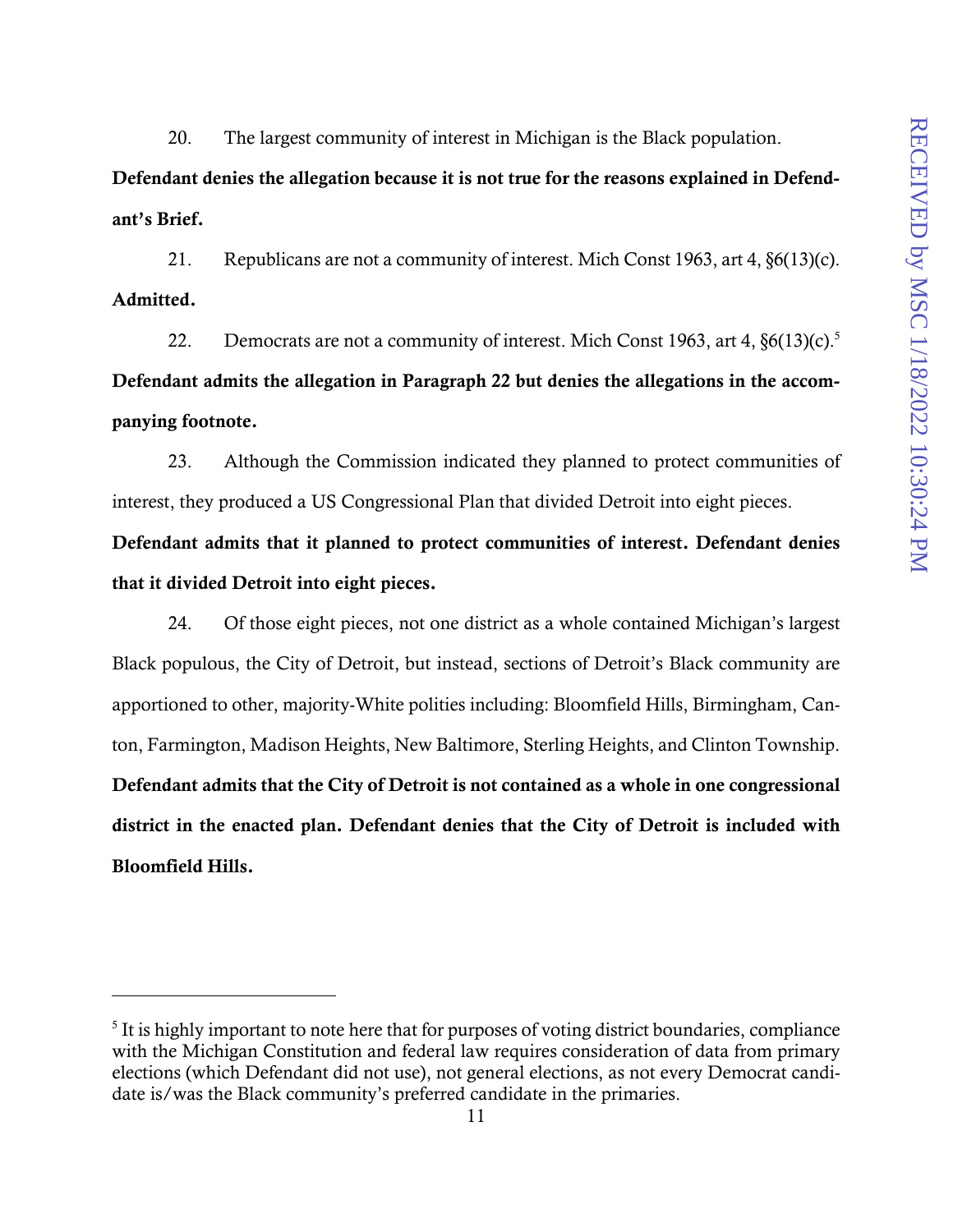25. The redistricting plans of the Michigan Independent Redistricting Commission are bipartisan **racial** gerrymandering which, if implemented, would unlawfully reduce the voting power of minority racial groups to elect the candidate of their choosing.

# Defendant denies the allegation because it is not true for the reasons explained in Defendant's Brief.

26. The reduction of majority-minority districts from the plans previously adopted in 2011 can be plainly seen by the results of the redistricting on the representation of Black voters and the citizens of City of Detroit.

Defendant denies the allegation because it is not true for the reasons explained in Defendant's Brief.

### *Examples of Dilution: 2011 to 20216*

- 27. *Congressional Map* 
	- 2011 Current Map contains 2 (two) majority Black districts
	- 2021 Plans contain 0 (zero) majority Black districts

Defendant admits that the description of the difference between the 2021 Plans as compared to the 2011 Current Map is accurate but denies that this is an "example of dilution."

- 28. *State Senate Map* 
	- 2011 Current map contain 4 (four) majority Black districts
	- 2021 Plans contain 0 (zero) majority Black districts

Defendant admits that the description of the difference between the 2021 Plans as compared to the 2011 Current Map is accurate but denies that this is an "example of dilution."

29. *State House Map* 

<sup>6</sup> Exhibit A, Michigan Department of Civil Rights December 9, 2021 Memorandum: Analysis of MICRC's Proposed Maps.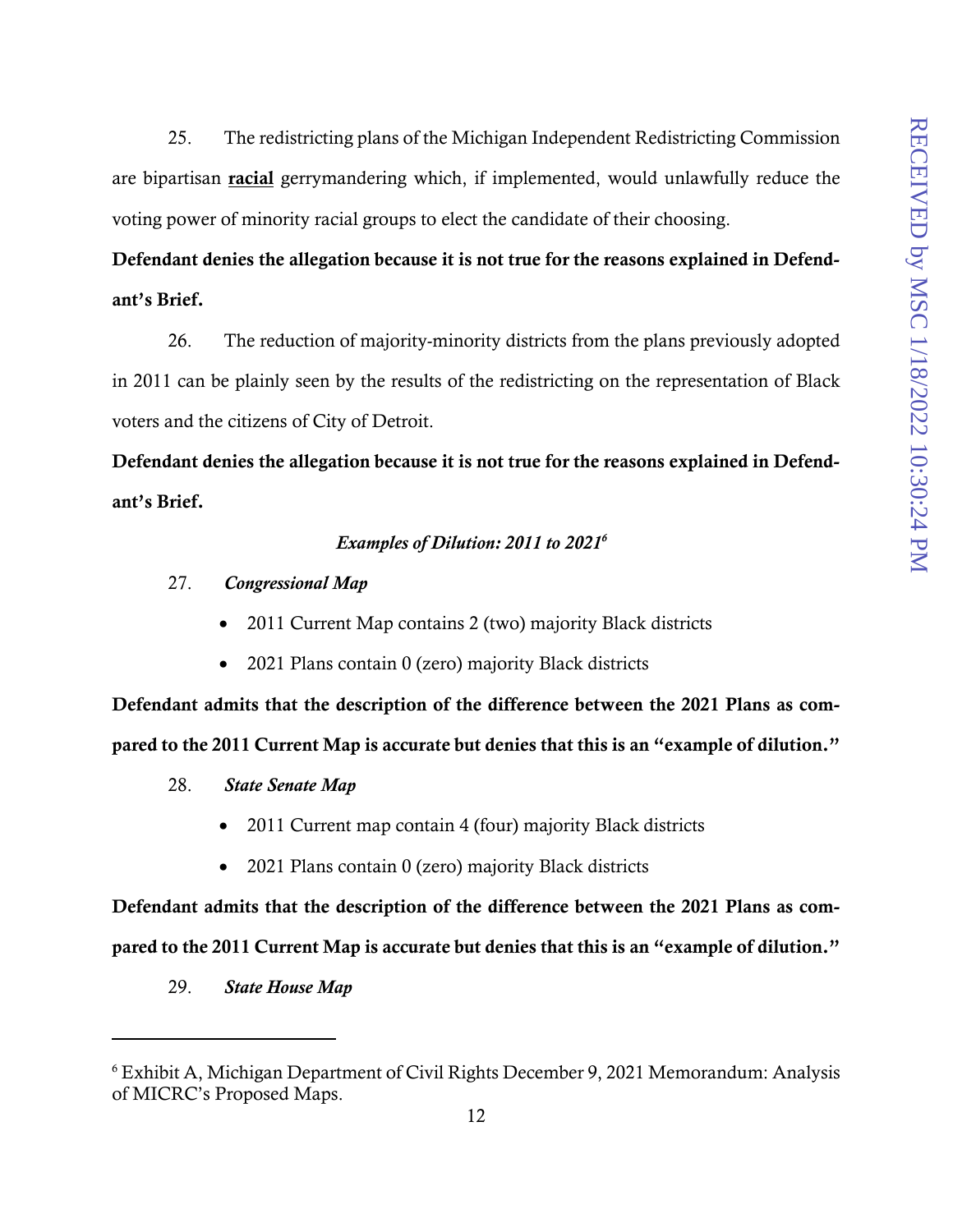- 2011 Current map contains 12 (twelve majority) Black districts
- 2021 Plans contain 6 (six) majority Black districts

# Defendant admits that the description of the difference between the 2021 Plans as compared to the 2011 Current Map is accurate but denies that this is an "example of dilution."

30. Defendant's current proposed plans have been denounced by an entire department of the government of Michigan, in that the Michigan Department of Civil Rights released a memorandum stating and showing that the proposed maps of Defendant unlawfully dilute the voting power of Blacks in the state of Michigan. See Exhibit A, Michigan Department of Civil Rights December 9, 2021 Memorandum: Analysis of MICRC's Proposed Maps. Defendant denies the allegation because it is not true for the reasons explained in Defendant's Brief.

31. An expert hired by Defendant also admits that they were lacking the proper data regarding Black voters in Michigan when they drew up the Plans: "Lisa Handley, one of the commission's experts… noted a lack of data to discern how Black candidates may be affected by white voters in primaries, which decide many races."7

# Defendant denies the allegation because it is not true for the reasons explained in Defendant's Brief.

32. That data was obtainable, and was absolutely necessary to the Commission in order for it to be able to comply with the Michigan Constitution and federal law, as even the law of the Voting Rights Act of 1965 requires the map-makers to consider certain datapoints that Defendant apparently did not have.

<sup>7</sup> https://www.usnews.com/news/best-states/michigan/articles/2022-01-03/black-lawmakers-to-sue-to-blockmichigan-redistricting-maps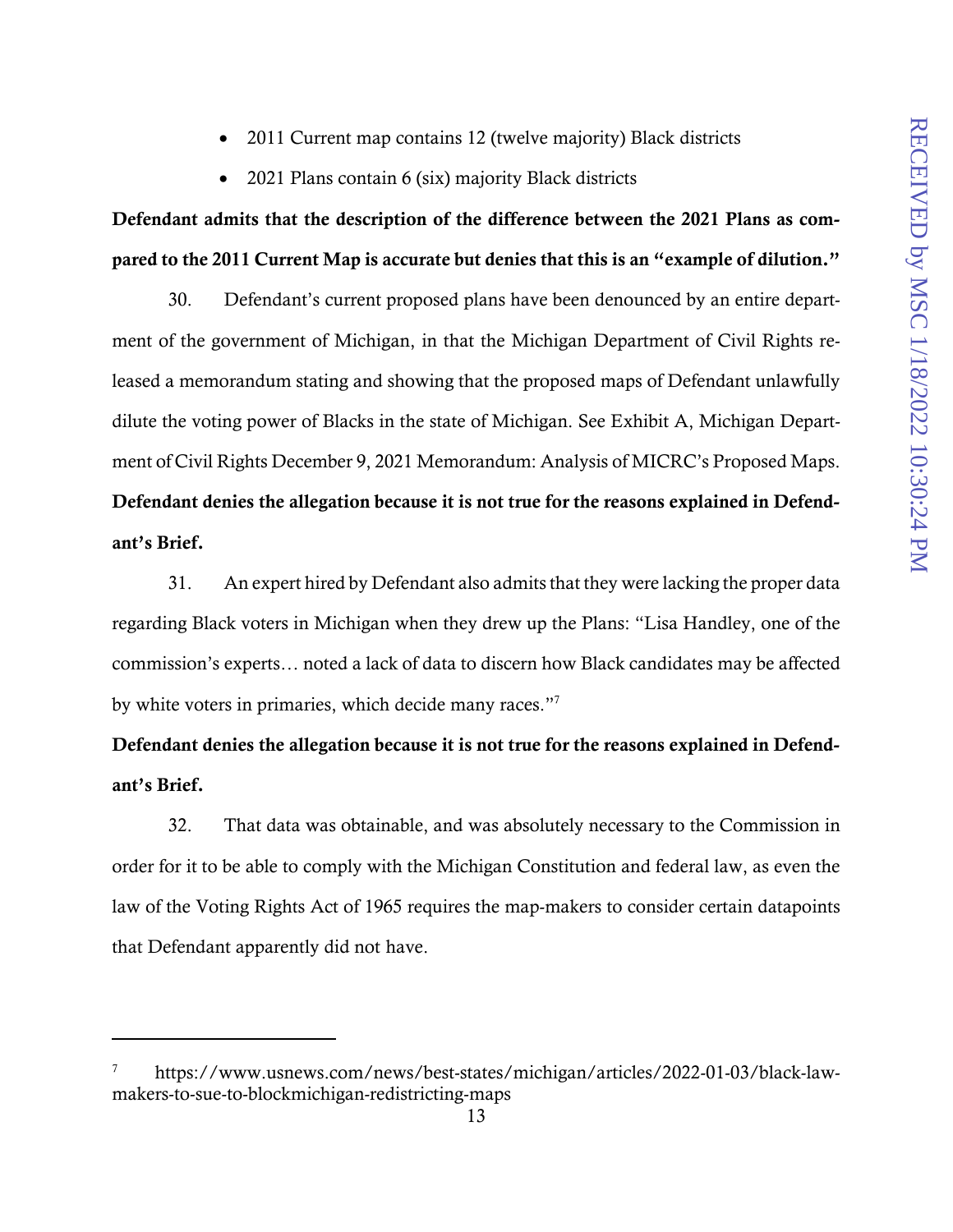Defendant denies the allegation because it is not true for the reasons explained in Defendant's Brief.

33. In fact, Defendant attempted to extend their deadline to submit their final Plans multiple times, and cited as one reason that they lacked the data required to properly fulfil their legislative purpose.<sup>8</sup>

Defendant denies the allegation because it is not true for the reasons explained in Defendant's Brief.

34. Defendant never published the guidelines, protocols, and procedures that it used in formulating its Plans and, it is clear from the claims of their own expert of the lack of required data, that they did not use the necessary guidelines, protocols, and procedures in creating their current Plans.

Defendant denies the allegation because it is not true for the reasons explained in Defendant's Brief.

35. The current proposed plans, which almost completely politically silence the Black community of interest, could be easily remedied in short order.

Defendant denies the allegation because it is not true for the reasons explained in Defendant's Brief.

36. Owing to the current Plans boundaries surrounding the largest concentration of Blacks in the state of Michigan (the Detroit area), each of the three Plans could have their district borders in and around Detroit tweaked just a relatively small amount in a way that would completely undue the Defendant's dilution of the Black vote in Michigan while leaving the rest of the Plans 100% intact.

1

<sup>8</sup> https://apnews.com/article/redistricting-census-2020-government-and-politics-healthmichigan-47512ce8963ac0097a9139dca98fa2a3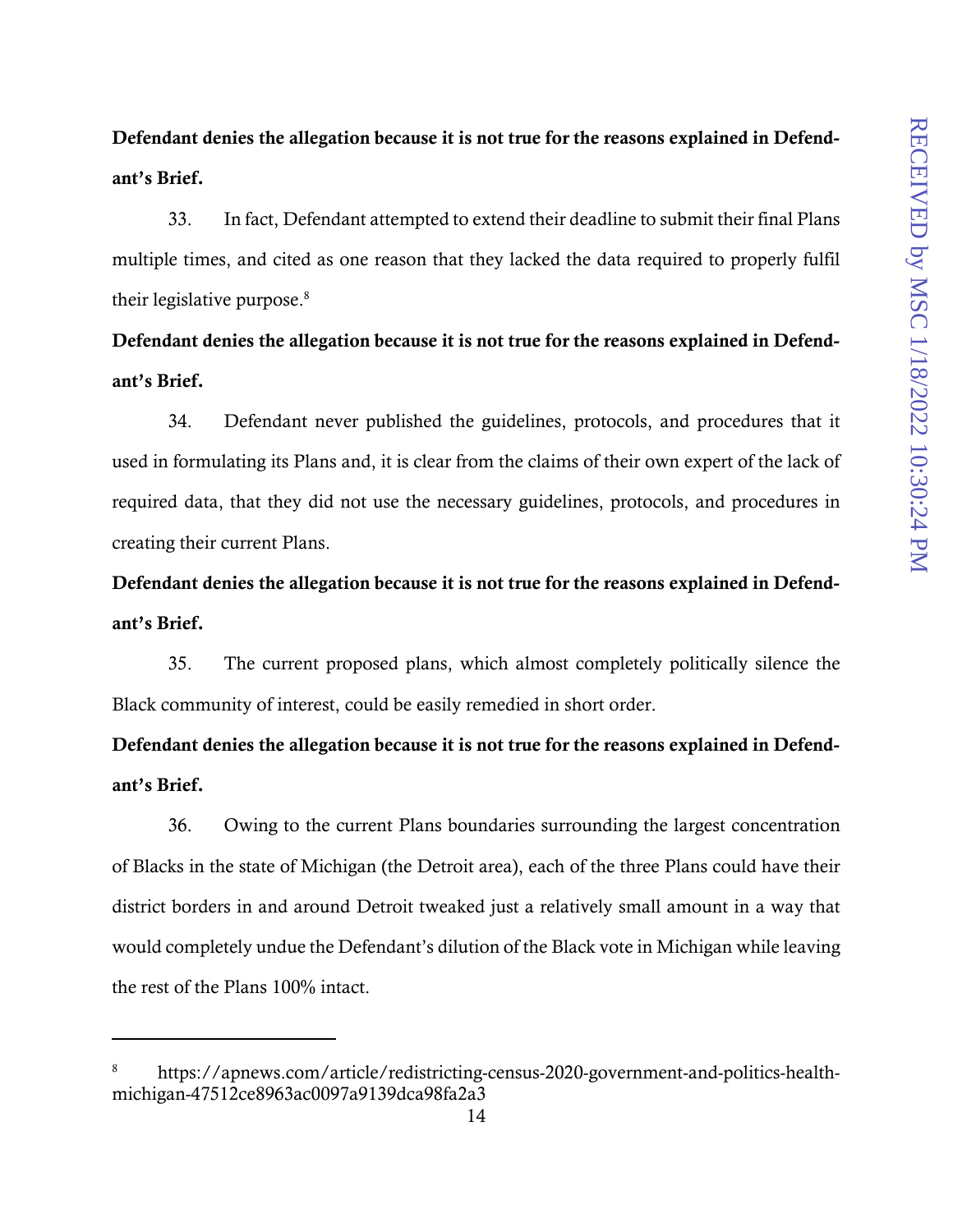Defendant denies any "undue . . . dilution of the Black vote in Michigan," and as to the balance of the paragraph lacks knowledge or information sufficient to form a belief as to the truth of the allegations contained in Paragraph 36.

37. Throughout the redistricting process, the Michigan Independent Redistricting Commission has been opaque with the public in regards to its compliance with the Voting Rights Act, in contravention of its mandate under the Michigan Constitution to perform its "duties in a manner that is impartial and reinforces public confidence in the integrity of the redistricting process. The commission shall conduct all of its business at open meetings." Mich. Const. Art. 4, § 6(10).

# Defendant denies the allegation because it is not true for the reasons explained in Defendant's Brief.

38. In fact, this honorable Court recently ruled that a recording of MICRC's October 27, 2021 meeting, during which two (2) memoranda were discussed involving the proposed maps compliance with the Voting Rights Act, must be disclosed to the public because the meeting involved the development of the redistricting map.<sup>9</sup>

#### Admitted.

39. This court further ruled that seven (7) additional memoranda out of 10 must be disclosed to the public as "supporting materials" under Const 1963, art 4,  $\S$  6(9).<sup>10</sup>

## Admitted.

#### COUNT I

### Violation of Mich Const 1963, art 4, §6(13)(a) and (c): Dilution of Minority Voting Power

40. Plaintiffs reallege the prior paragraphs as if restated fully hereunder.

<u>.</u>

<sup>9</sup> Mich Sup. Ct. Docket No. 163823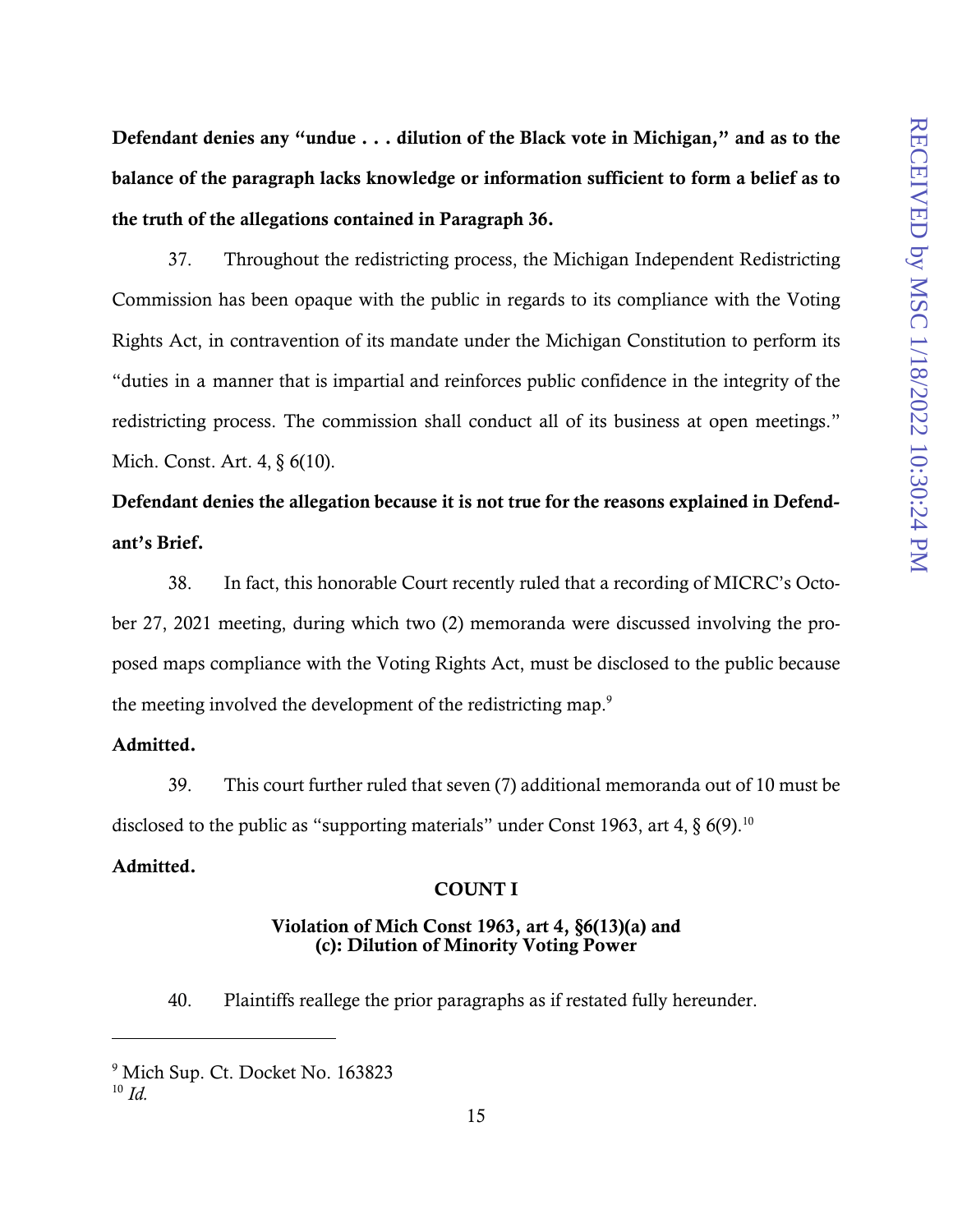#### No response required.

41. The Michigan Constitution of 1963 provides:

(13) The commission shall abide by the following criteria in proposing and adopting each plan, in order of priority:

(a) Districts shall be of equal population as mandated by the United States constitution, and shall comply with the voting rights act [of 1965] and other federal laws.

Mich Const 1963, art 4, §6(13)(a) (emphasis added).

#### This allegation is a recitation of law to which no responsive pleading is required.

42. The Voting Rights Act of 1965 holds, in pertinent part: No voting qualification or prerequisite to voting or standard, practice, or procedure shall be imposed or applied by any State or political subdivision in a manner which results in a denial or abridgement of the right of any citizen of the United States to vote on account of race or color… 52 USC § 10301.

#### This allegation is a recitation of law to which no responsive pleading is required.

43. In determining whether the Voting Rights Act statute has been violated, this Court follows "the guidance of the United States Supreme Court, [as] stated in Thornburg v. Gingles, 478 U.S. 30, 43–46, 106 S.Ct. 2752, 2762–2764, 92 L.Ed.2d 25 (1986)…" In re Apportionment of State Legislature-1992, 439 Mich 715, 735; 486 NW2d 639, 650 (1992).

### This allegation is a recitation of law to which no responsive pleading is required.

44. In *Thornburg v. Gingles*, 478 U.S. 30, 43–46, 106 S.Ct. 2752, 2762–2764, 92 L.Ed.2d 25 (1986), Supreme Court of the United States has held that a successful Section 2 vote dilution claim has two components. First, a plaintiff must satisfy three preconditions by showing: (1) that the minority group is "sufficiently large and geographically compact to constitute a majority in a single-member district": (2) that the minority group is "politically cohesive": and (3) that bloc voting by other members of the electorate usually defeats the minoritypreferred candidates. Satisfaction of these three preconditions is necessary but not sufficient to establish liability. Second, "[i]f these three preconditions are met, the district court must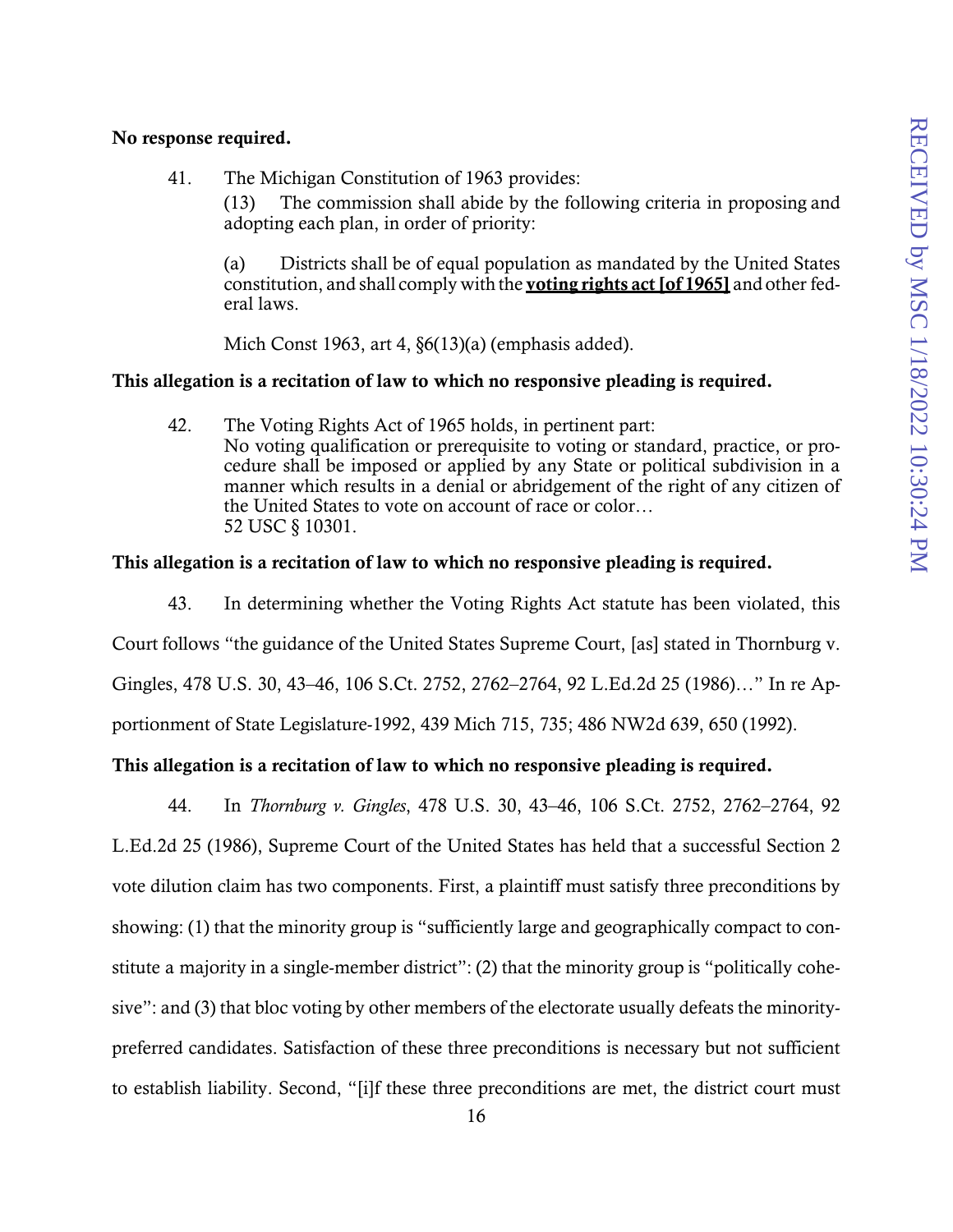then examine a variety of other factors to determine whether, under the totality of the circumstances, the challenged practice impairs the ability of the minority voters to participate equally in the political process and to elect a representative of their choice." As stated in *Gingles*, 478 U.S. at 36-37, additional "objective factors" used in determining the "totality of circumstances" surrounding an alleged violation of Section 2 of the Voting Rights Act include (but are not limited to) the extent to which the members of the minority group bear the effects of discrimination in areas like education, employment, and health, which hinder effective participation, is one measure.

To the extent that this allegation is a recitation of law, no responsive pleading is required. To the extent that this allegation is an inaccurate recitation of law, Defendant denies such recitation because it is not true for the reasons explained in Defendant's Brief

45. (1) The Black citizens of the City of Detroit are a minority group that is "sufficiently large and geographically compact to constitute a majority in a single-member district" as its population is 77.7% Black as per the 2020 cencus [sic].

# Defendant lacks knowledge or information sufficient to form a belief as to the truth of the allegations contained in Paragraph 45.

46. (2) The Black citizens of the City of Detroit are "politically cohesive" as is shown by their voting record where Detroit Black persons account for 79.1% of the total population of Detroit.<sup>11</sup> Biden won the city of Detroit with 94% of the vote while Trump received 5%.12 Yet statewide in Michigan voter turnout was 71% and Biden defeated Trump by merely 50.6% to 47.9%, meaning that it was the Detroit Black community who, voting as a cohesive

<sup>11</sup> https://www.census.gov/quickfacts/fact/table/detroitcitymichigan,mi/PST045217

<sup>12</sup> https://www.freep.com/story/news/politics/elections/2020/11/06/joe-biden-detroitmichigan-vote-election-2020/6168971002/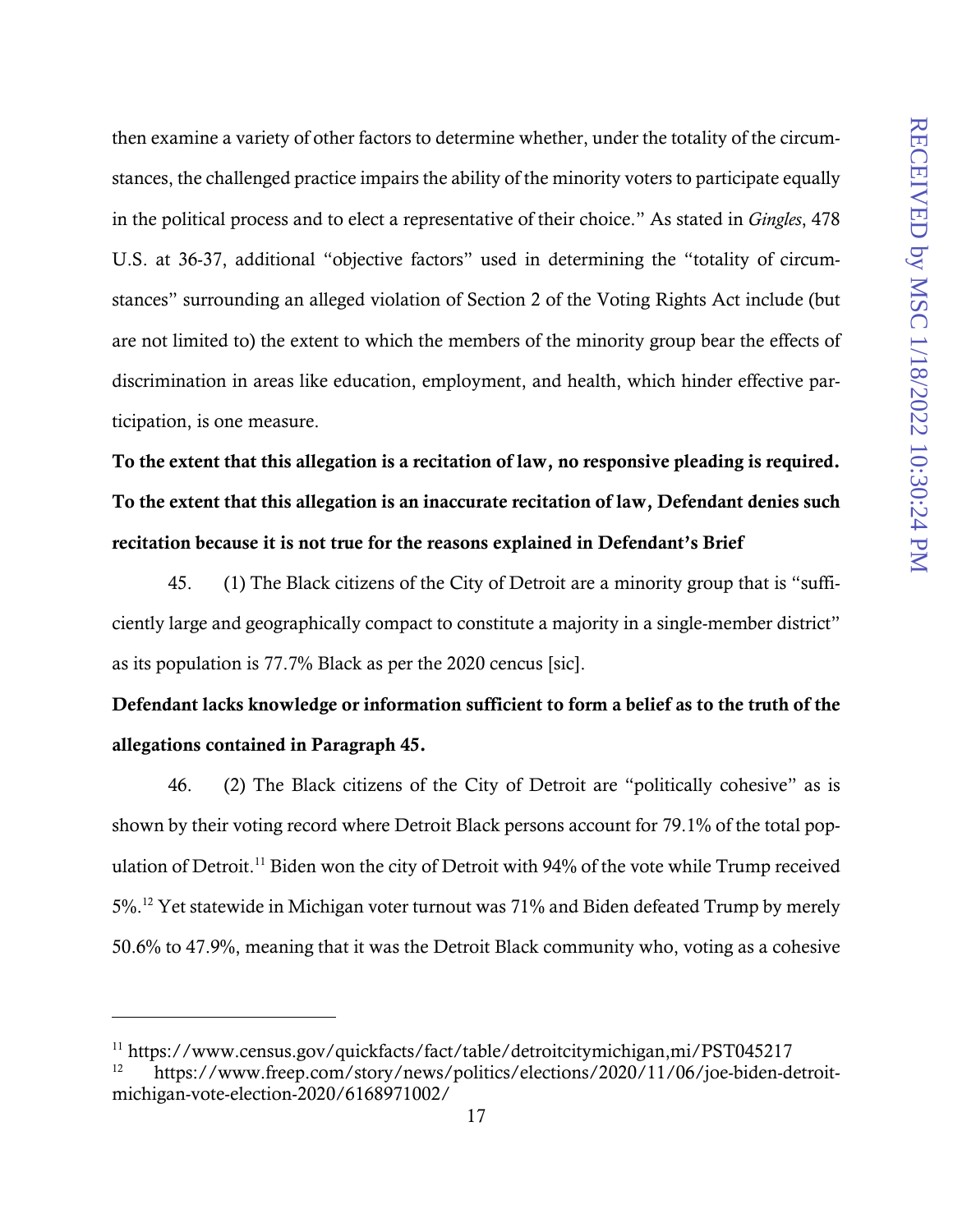group, won the Presidential election for President Joseph Biden in this State and, potentially, the Country.

Defendant denies that Black voters in the City of Detroit are politically cohesive for the reasons detailed in the accompanying brief. Defendant lacks knowledge or information sufficient to form a belief as to the truth of the remaining allegations contained in Paragraph 46.

47. (3) Bloc voting by other members of the electorate usually defeats the minoritypreferred candidates: Until the 1954 election of Charles Diggs in the old 15th District (13th today) followed by the election of John Conyers 10 years later in 1964 in the old 1st District (14th today) Detroit's majority-minority community could not elect a Congressional candidate of their choice.

Defendant denies the implication that "bloc voting by other members of the electorate" would likely defeat minority-preferred candidates in the districts adopted by the Commission, and as to the balance of the paragraph Defendant lacks knowledge or information sufficient to form a belief as to the truth of the allegations contained in Paragraph 47 regarding voting patterns in 1954 and 1964.

48. The Black citizens of the City of Detroit bear the effects of discrimination in the area of education:

> a. In the city of Detroit the majority of the residents in the suburb area are predominantly White, while in the actual city majority of the residents are Black. $13$

1

<sup>&</sup>lt;sup>13</sup> Checkoway, Barry; Lipa, Todd; Vivyan, Erika; Zurvalec, Sue (2017). "Engaging Suburban Students in Dialogues on Diversity in a Segregated Metropolitan Area". Education and Urban Society. Sage Journals. 49 (4): 388–402.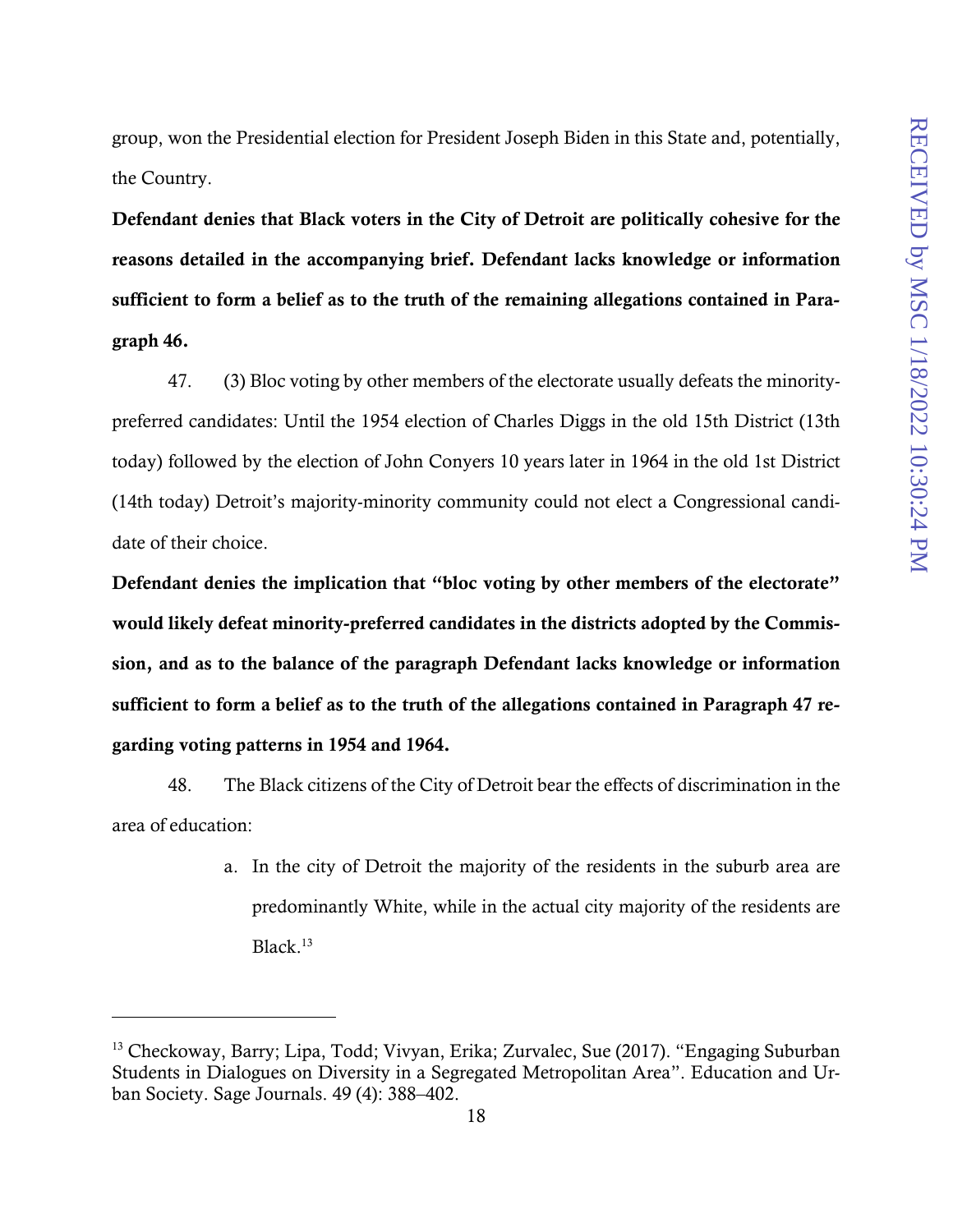- b. As of the mid-2000's, school funding per pupil in Wayne County (where Detroit is located) was approximately \$930.33, the lowest in the State. The second highest was \$1,239.47 per pupil, in Macomb County, almost 50% more than that of Wayne County and far below the average for Southeastern Michigan of \$1,807.17.14
- c. Detroit public schools have high illiteracy rates and low academic performance compared to cities across the United States, with Detroit "eighth graders scor[ing the] lowest in math and reading in the nation."15
- d. According to the National Institute for Literacy, 47% (200,000) of adults in Detroit are functionally illiterate, and half of the 200,000 adults do not have a high school diploma or GED, showing that the lack of these skills learned in an academic setting is generationally embedded into different groups of society.

# Defendant lacks knowledge or information sufficient to form a belief as to the truth of the allegations contained in Paragraph 48.

49. The Black citizens of the City of Detroit bear the effects of discrimination in the area of employment:

> a. Detroiters have a lower employment rate compared to others living in Wayne County and those in neighboring counties such as Macomb and

1

<sup>&</sup>lt;sup>14</sup> D., Rollandini, Mark. Michigan intermediate school districts: funding and resource allocation. p. 22.

<sup>&</sup>lt;sup>15</sup> Rosenbaum, Mark (2018-01-30), The Miseducation of America, Center for Political Studies (CPS).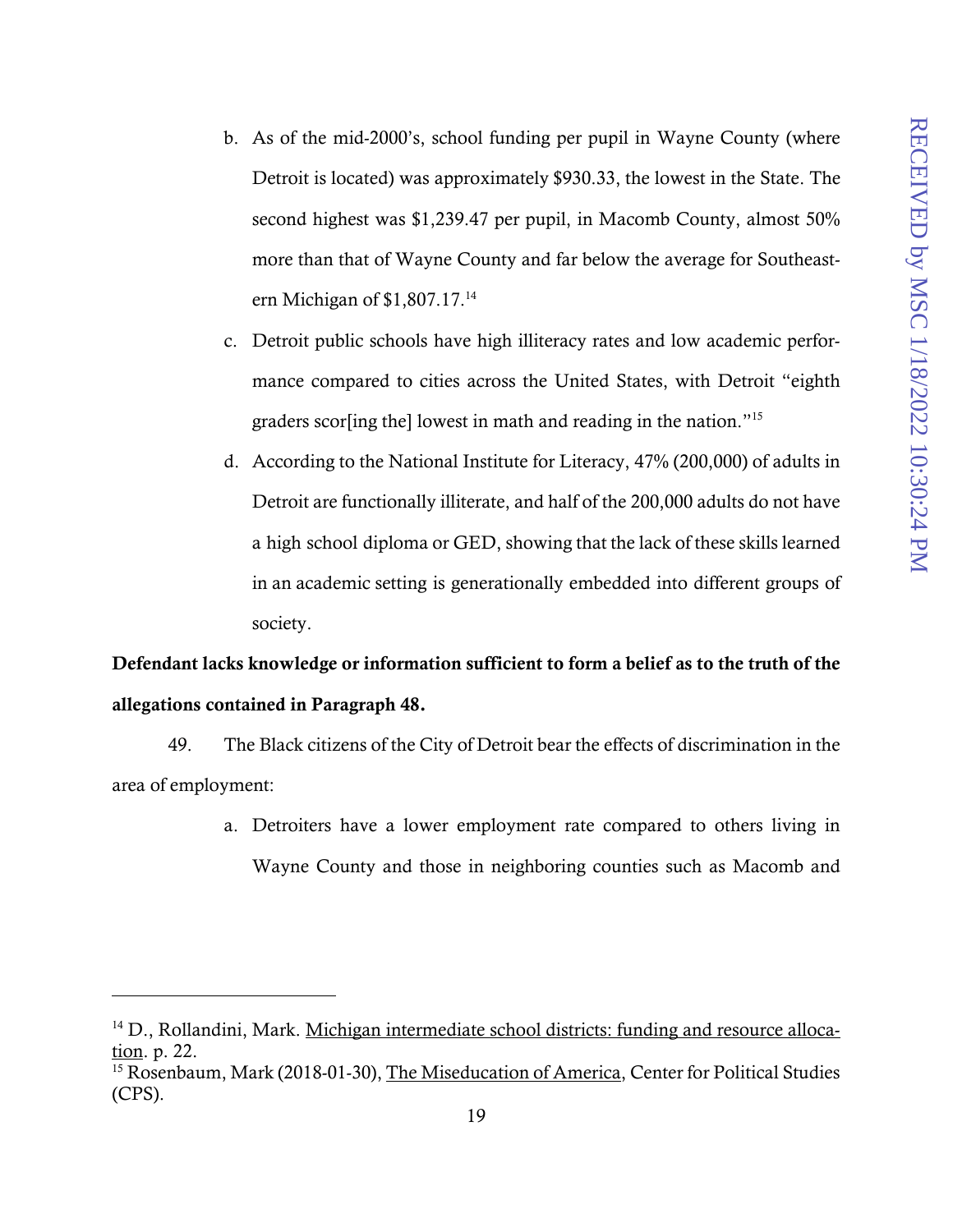Oakland. In July 2020, unemployment in Detroit reached nearly 40 percent.16 This is much higher than the national unemployment average of even The Great Depression nearly a century ago.<sup>17</sup>

b. As of 2016, Detroit's poverty rate was 35.7%, with a median household income of just over \$28,000.<sup>18</sup>

Defendant lacks knowledge or information sufficient to form a belief as to the truth of the allegations contained in Paragraph 49.

50. The Black citizens of the City of Detroit bear the effects of discrimination in the area of health:

- a. Because of the legacies of underinvestment, redlining, jobs without benefits, poor or nonexistent and culturally incompetent health care, Black residents are less likely to be able to transcend the challenges presented by COVID-19 and are more likely to contract and die from the virus.<sup>19</sup>
- b. In Detroit, Black people represent a comparable over 75 percent of known COVID-19 diagnoses by race, yet account for a disproportionate nearly 90 percent of deaths.

#### Defendant lacks knowledge or information sufficient to form a belief as to the truth of the

<sup>&</sup>lt;sup>16</sup> Wileden, Lydia. 2020. "emplyment Dynamics in Detroit During the COVID-19 Pandemic." Detroit Metro Area Communities Study, University of Michigan. https:// detroitsurvey.umich.edu/wp-content/uploads/2020/08/ Unemployment-August-2020.pdf.

<sup>&</sup>lt;sup>17</sup> Rashawn Ray, Jane Fran Morgan, Lydia Wileden, Samantha Elizondo, and Destiny Wiley-Yancy; Examining and Addressing COVID-19 Racial Disparities in Detroit; The Brookings Institution, p. 14.

<sup>&</sup>lt;sup>18</sup> Williams, Corey (14 September 2017). "Census Figures Show Drop in Detroit Poverty Rate". U.S. News.

<sup>19</sup> Rashawn Ray, Jane Fran Morgan, Lydia Wileden, Samantha Elizondo, and Destiny Wiley-Yancy; Examining and Addressing COVID-19 Racial Disparities in Detroit; The Brookings Institution, p. 1.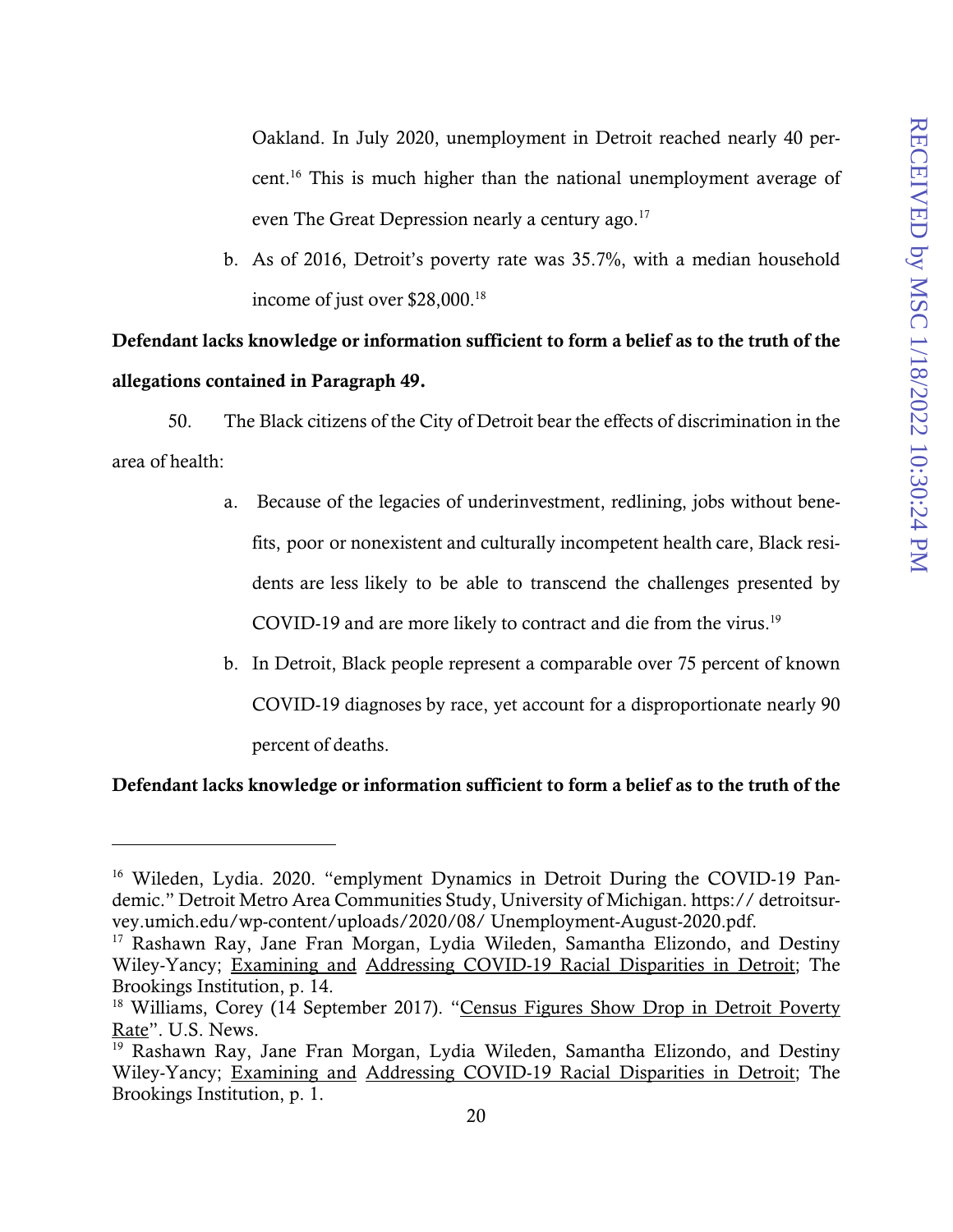#### allegations contained in Paragraph 50.

51. Therefore, according to the analysis handed down in *Thornburg v. Gingles*, 478 U.S. 30, 43–46, 106 S.Ct. 2752, 2762–2764, 92 L.Ed.2d 25 (1986), the redistricting Plans approved by Defendant violate the Voting Rights Act of 1965 (52 USC § 10301) by implementing impermissible dilution of the Black vote in Michigan. As the Plans violate the Voting Rights Act, they also violate the Michigan Constitution at article 4, §6(13)(a) and (c).

Defendant denies the allegation because it is not true for the reasons explained in Defendant's Brief.

### COUNT II

#### Declaratory Action

52. Plaintiffs reallege the prior paragraphs as if restated fully hereunder.

No response required.

53. The Court has the power to enter declaratory judgments. MCR 2.605(A)(1).

This allegation is a recitation of law to which no responsive pleading is required.

54. A case of actual controversy exists between these parties as Plaintiffs will imminently have their rights under the Michigan Constitution, the United States Constitution, and federal law (the Voting Rights Act of 1965) violated and be effectively completely disenfranchised.

Defendant denies the allegation because it is not true for the reasons explained in Defendant's Brief.

55. Guidance is needed by the Court to assist the parties in their conduct going forwards, so that Plaintiffs and the entire Black community of Michigan do not suffer the egregious and inexcusable injury of being racially discriminated against, disenfranchised, and having their legal, political, and civil rights eroded in one fell swoop.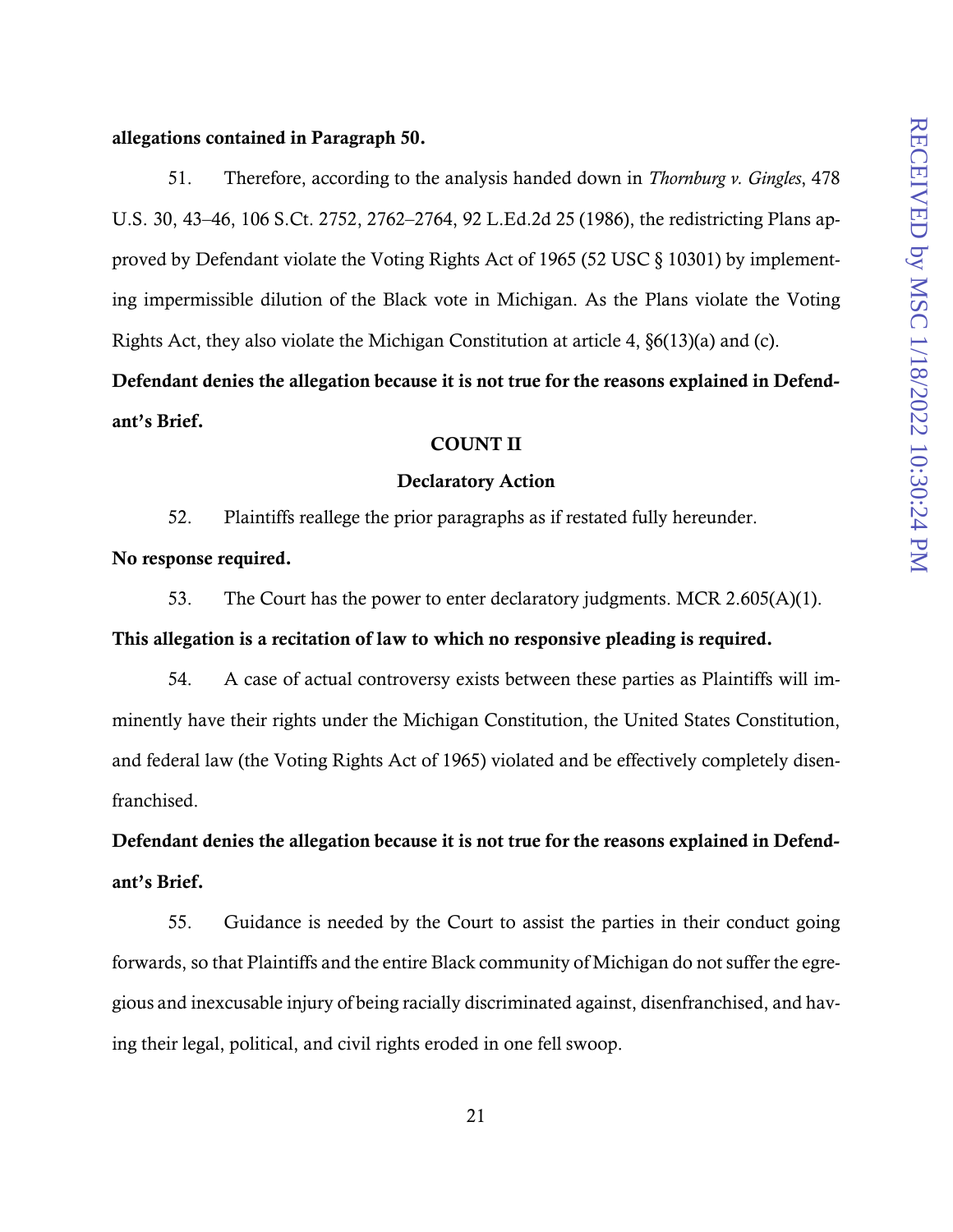# Defendant denies the allegation because it is not true for the reasons explained in Defendant's Brief.

56. The case in controversy is within the jurisdiction of this Court as, were the rights at issue violated, this Court would have original jurisdiction to hear causes of action arising out of those violations pursuant to Mich Const 1963, art 4, §6(19).

#### Admitted.

57. Specifically, Plaintiff requests a declaration from this Court that Defendant's proposed Michigan's Congressional, State Senate, and State House district voter districts Plans are unconstitutional and unlawful as they do not comport with the requirements of the Voting Rights Act of 1965 and the Michigan Constitution of 1963, article 4, §6(13)(a)-(c).

Defendant denies that Plaintiff is entitled to any relief for the reasons explained in Defendant's Brief.

#### **CONCLUSION**

WHEREFORE, for the foregoing reasons, Plaintiffs' request for a declaratory judgment should be denied.

Dated: January 18, 2022

Respectfully submitted,

FINK BRESSACK

By: /s/ David H. Fink David H. Fink (P28235) Nathan J. Fink (P75185) Philip D.W. Miller (P85277) 38500 Woodward Ave., Suite 350 Bloomfield Hills, Michigan 48304 (248) 971-2500 dfink@finkbressack.com nfink@finkbressack.com pmiller@finkbressack.com *Counsel for Defendant*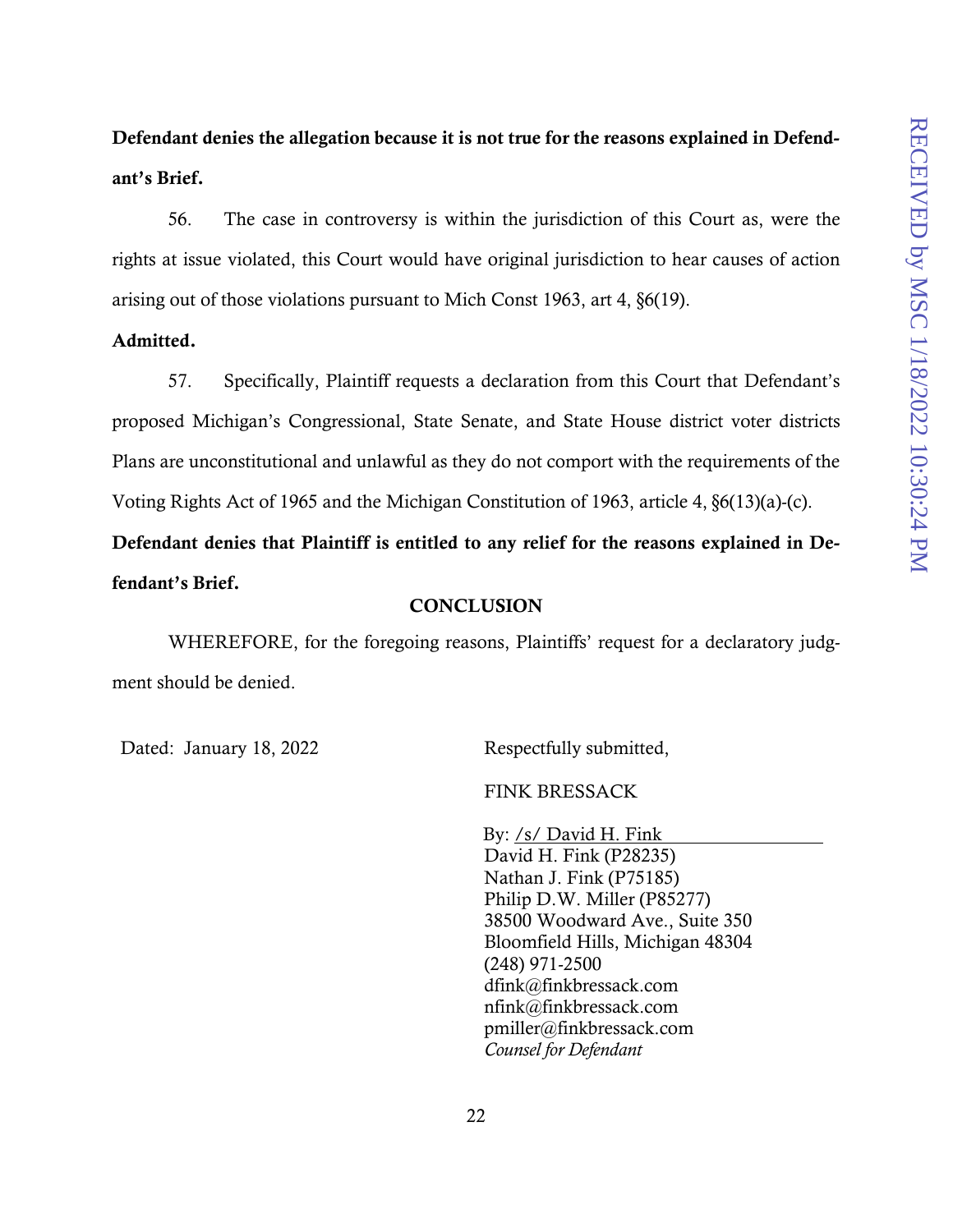#### BAKER & HOSTETLER LLP

Katherine L. McKnight (*PHV motion filed*) Richard B. Raile (*PHV motion to be filed*) 1050 Connecticut Ave., NW, Suite 1100 Washington, D.C. 20036 (202) 861-1500 kmcknight@bakerlaw.com rraile@bakerlaw.com

Patrick T. Lewis (*PHV motion filed*) 127 Public Square, Suite 2000 Cleveland, Ohio 44114 (216) 621-0200 plewis@bakerlaw.com *Counsel for Defendant* 

INDEPENDENT CITIZENS REDISTRICTING COMMISSION Julianne V. Pastula (P74739) P.O. Box 511183 Livonia, Michigan 48151 (517) 331-6318 pastulaj1@michigan.gov *General Counsel to the Commission*